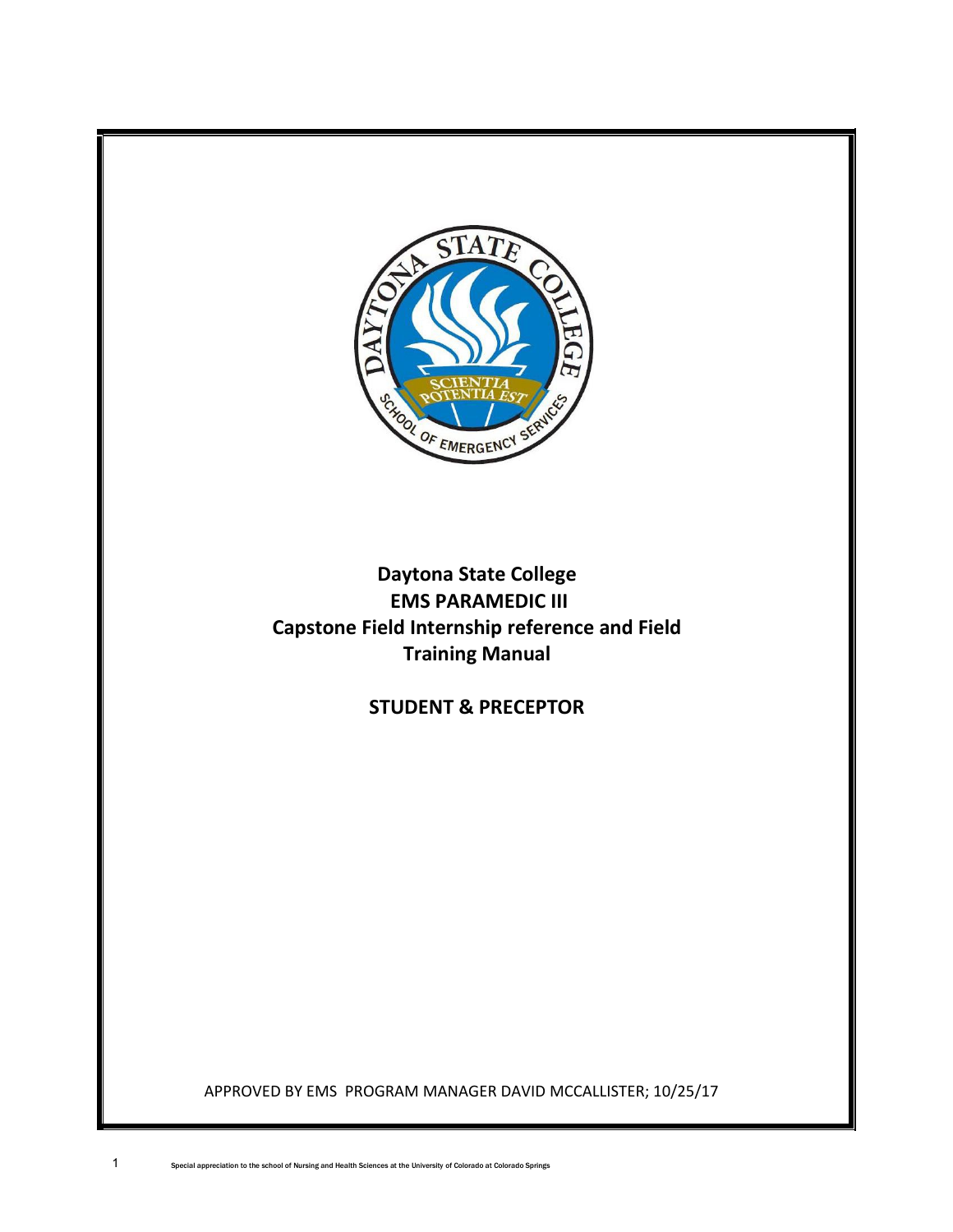# **STUDENT AND PRECEPTOR INFIELD TRAINING MANUAL**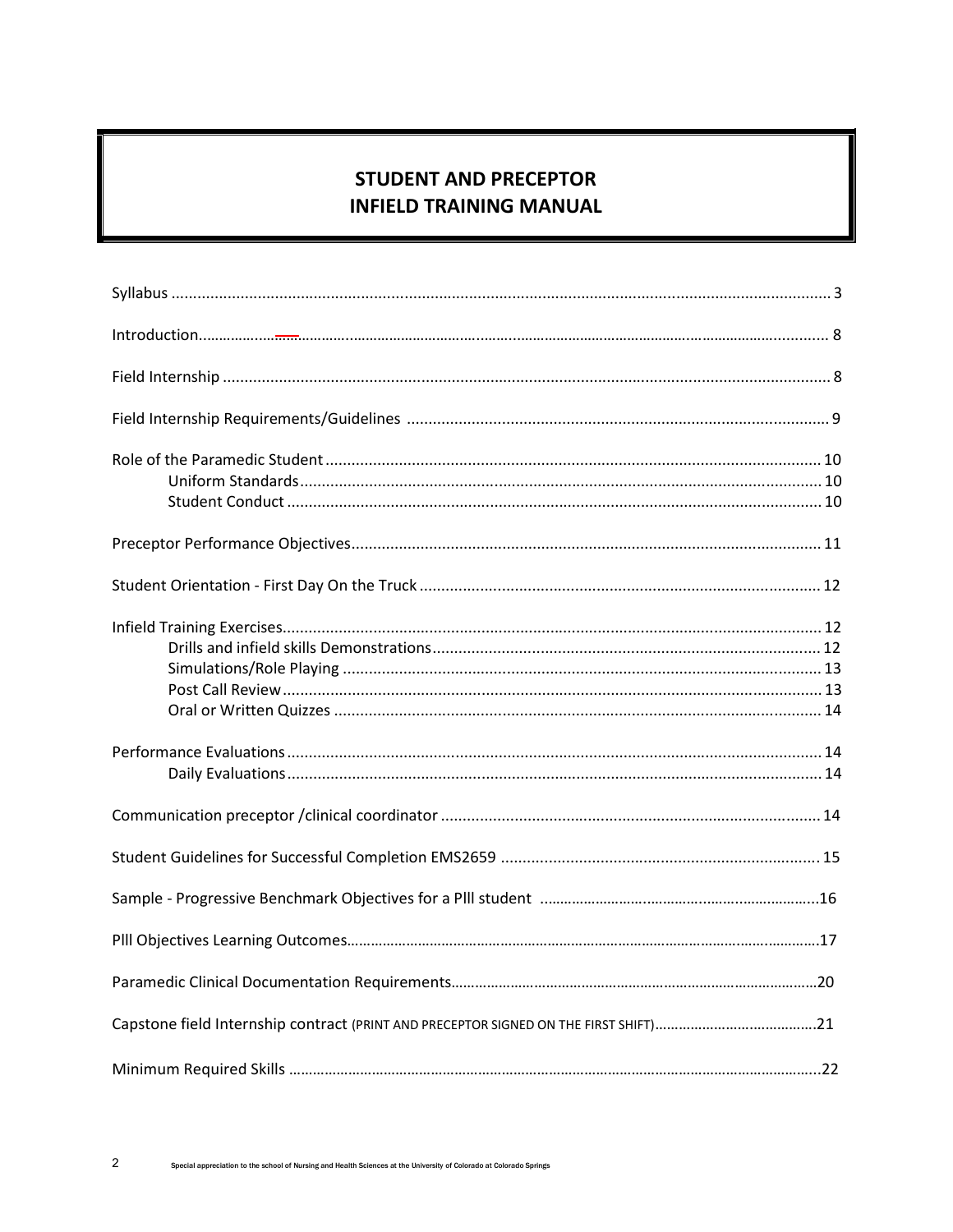**Daytona State College Paramedic Clinical Syllabus Paramedic lll EMS2659**

**Instructor**: Marti Driscoll **Office:** ATC Room 124 L<br>**Phone:** (386) 506-3701 o **Phone**: (386) 506-3701 or **547-8854 (Emergencies) Fax:** (386) 506-4367 **Email**: driscom@DaytonaState.edu

**CREDIT HOURS**: 3 Semester Hours **DEGREE:** A.S. and Certificate

**CONTACT HOURS:** 240 Hours Clinical

**PRE-REQUISITES:** The student must be a certified Emergency Medical Technician in the State of Florida. The student must also completed Paramedic 2 - EMS2605C (Lecture), EMS2605C (Lab), and EMS2667 (clinical).

**CO-REQUISITES:** Each student must have a current BLS, ACLS, PHTLS, and PALS course completion cards. **Students must** continue online reporting using FISDAP. FISDAP is a data collection program, which tracks their unique patient encounters as self reported by each student throughout their paramedic clinical experiences. Completion of all paperwork associated with each patient encounter.

#### **DESCRIPTION:**

#### **Paramedic**

The Paramedic is an allied health professional whose primary focus is to provide advanced emergency medical care for critical and emergent patients who access the emergency medical system. This individual possesses the complex knowledge and skills necessary to provide patient care and transportation. Paramedics function as part of a comprehensive EMS response, under medical oversight of a medical director. Paramedics perform interventions with the basic and advanced equipment typically found on an ambulance. The Paramedic is a link from the scene into the health care system.

The Paramedic field Internship is the capstone course of the paramedic program. Interns will participate as lead crewmembers aboard a licensed advanced life support transport vehicle with an assigned preceptor. The course is designed to provide the student with intensive clinical experiences.

During their field internship each student will provide evidence they have achieved entry-level competence. Each student must attain specific goals for completion of their internship(FISDAP). Self advocating for individual goals specific to their unique patient encounters.

Students are responsible for transportation to and from the clinical sites.

#### **PROGRAM GOALS:**

**Paramedic:** "To prepare competent entry-level Paramedics in the cognitive (knowledge), psychomotor (skills), and affective (behavior) learning domains with or without exit points at the Advanced Emergency Medical Technician and/or Emergency Medical Technician, and/or Emergency Medical Responder levels."

- 1. To provide students with the knowledge necessary to become competent entry-level Paramedics.
- 2. To provide students with the clinical skills which are necessary for technical proficiency as entry-level **Paramedics**
- 3. To develop and foster behaviors attributes, and attitudes of a professional in the field of emergency care.

#### **INTERNSHIP Learning Outcomes: (See outline of objectives at the end of this training manual)**

At the completion of the field internship, the student will demonstrate competency in the following: The final ability to integrate all of the didactic, psychomotor skills, and clinical instruction into the ability to serve as an entry-level paramedic is conducted during the field internship phase of the program*. The field internship is not an instructional, but rather an evaluative, phase of the program.* **During the** field internship the student should be under the close supervision of an evaluator. Field internship must occur on a licensed advanced life support transport vehicle. Medical accountability must exist with continuous feedback from the assigned preceptor. Field preceptors are under direct medical control of on-line physicians, utilization of agency protocols and provide feedback and review, QI, for each clinical preformed.

3 Special appreciation to the school of Nursing and Health Sciences at the University of Colorado at Colorado Springs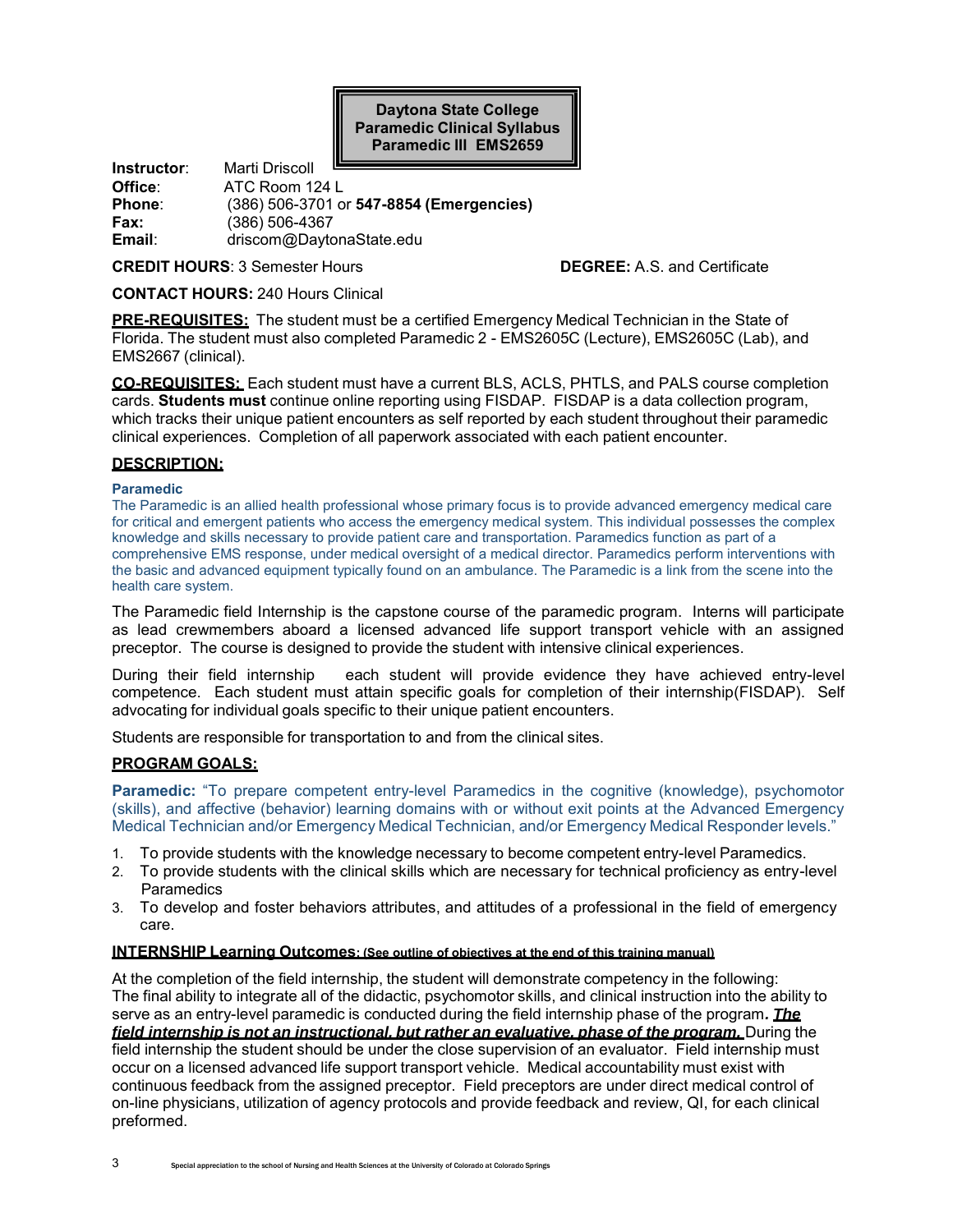#### **COURSE OUTLINE:**

Clinical Internship is an, in-the-field, Internship experience with an assigned preceptor on a state licensed Prehospital Advanced Life Support (ALS) transport agency – 240.0 hours

The program must provide evidence of the completion of the training of **capstone** field *internship preceptors by dated rosters of participants, on-line logs, signed acknowledgement by the capstone field internship preceptor. \**

### *Additional hours maybe required in an effort to achieve course completion with your field internship preceptor.*

#### **In order to successfully complete the clinical Internship experience you must complete:**

- **1) 20 (12)** hour shifts on a Pre-hospital Advanced Life Support (ALS) transport agency 240.0 hours
- **2)** Your assigned preceptor **must sign** an internship agreement
- **3)** Meet all **Program goals must be at 100%**
- **4)** Turn in all Clinical paperwork student evaluation (each shift) and patient care reports (each patient)
- **5) TEAM LEAD**  Each student must have 50 live patient transports during their capstone internship**. In order for an interfaculty transfer to be documented as a patient contact in the field experience or the capstone field internship, the patient must be transferred to a higher level of care requiring assessment and may require emergency care.**

#### **Paramedic Goals: Fisdap Data Entry**

- *Those minimum numbers must be approved by the Medical Director and endorsed by the Advisory Committee with documentation of those actions. The tracking documentation must then show those minimums and that each student has met them. There must be periodic evaluation that the established minimums are adequate to achieve competency. No minimum number can be fewer than two (2), including each pediatric age subgroup. See Appendix A.*
- *The terminal goals for each of the rotation and outcomes must be met. It is the students' responsibility to advocate for themselves. Tracking the changes is proper data input, and understanding the need to seek out specific patient complaints to achieve required goals.*
- *Live patient encounters must occur; however, appropriate simulations can be integrated into the educational process to provide skills acquisition, develop skills proficiency, provide practice opportunities for low volume procedures, and ensure competency prior to exposure to a patient. The program must show that this method of instruction is contributing to the attainment of the program's/student goals and outcomes.*
- *In order for an interfacility transfer to be documented as a patient contact in the field experience or the capstone field internship, the patient must be transferred to a higher level of care requiring assessment and may require emergency care.*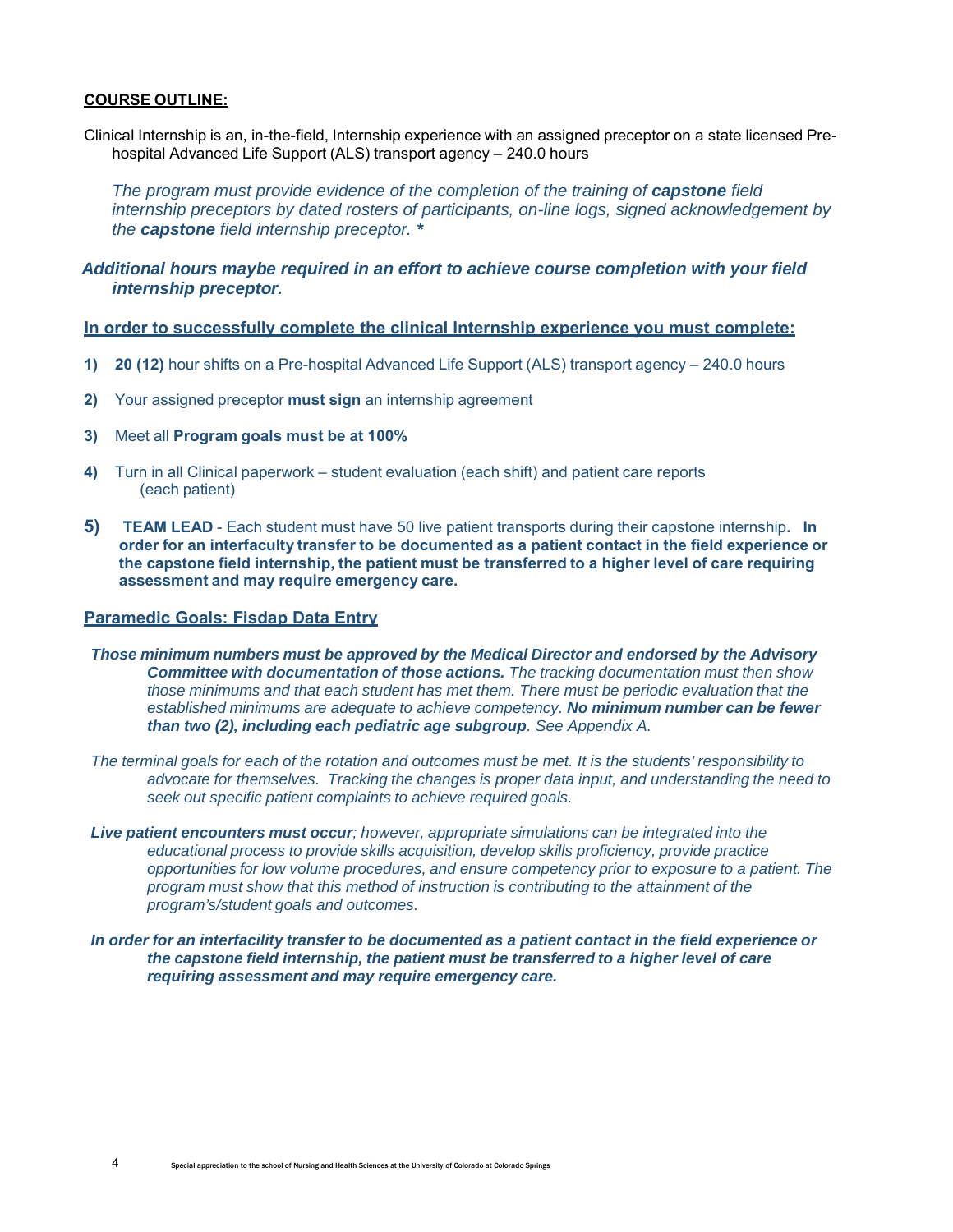#### **Team Lead Goal:**

*The capstone field internship allows the students to assess and manage patients in the pre-hospital environment where he/she will progress to the role of Team Leader.*

*Each student must have at least 50 team lead live patient encounters during their field internship.*

*The capstone field internship site must allow students to assess and manage patients in the pre-hospital environment where he/she will progress to the role of Team Leader. Minimum team leads must be established and accomplished by each student. The number of team leads is established and analyzed by the program through the program evaluation system and must reflect the depth and breadth of the paramedic profession.*

*The student must show that the timing and sequencing of the team leads which occur during the capstone experience.*

*This means that most (if not all) of the decisions have been made by the student, especially formulating a field impression, directing the treatment, determining patient acuity, disposition and packaging/moving the patient (if applicable). Minimal to no prompting was needed by the preceptor. No action was initiated/performed that endangered the physical or psychological safety of the patient, bystanders, other responders or crew. (Preceptors should not agree to a "successful" rating unless it is truly deserved. As a general rule, more unsuccessful attempts indicate willingness to try and are better than no attempt at all.)*

*To be counted as a Team Lead the Paramedic student must accompany the transport team to a higher level of care and function as Team Leader with the exception of termination of resuscitation in the field. You must have a minimum of 50 team lead patient encounters during your Capstone Internship. See Appendix A.*

#### *Capstone Field Internship Documentation*

*The program must keep a master copy of all capstone field internship evaluation instruments used in the program. Also, the program must maintain a record of student performance on every capstone field internship evaluation. The record could be a summary of scores or the individual evaluation instruments.*

*Documentation should show progression of the students to the role of team leader as required by the program. The program must document a mechanism for demonstrating consistency of evaluation and progression of the student during team leadership.*

#### *Terminal Competence Documentation*

*The program must have a document signed by the Medical Director and the Program Director showing that the student has achieved the established terminal competencies for all phases of the program.*

*Fisdap and clinical documentation are required throughout your paramedic clinical shifts.*

*The Fisdap tracking system is incorporated and identifies the minimum competencies (program minimum numbers) required for each exposure group, which encompasses patient age (pediatric age subgroups must include: newborn, infant, toddler, preschooler, school-ager, and adolescent), pathologies, complaint, gender, and intervention, for each student.*

*In addition Fisdap also tracks intervention skills must include airway management with any method or device used by the program. It is the students' responsibility to track and accurately report all interventions attained during each patient encounter.*

*The tracking system must clearly identify those students not meeting the program minimum numbers.* See Appendix A.

5 Special appreciation to the school of Nursing and Health Sciences at the University of Colorado at Colorado Springs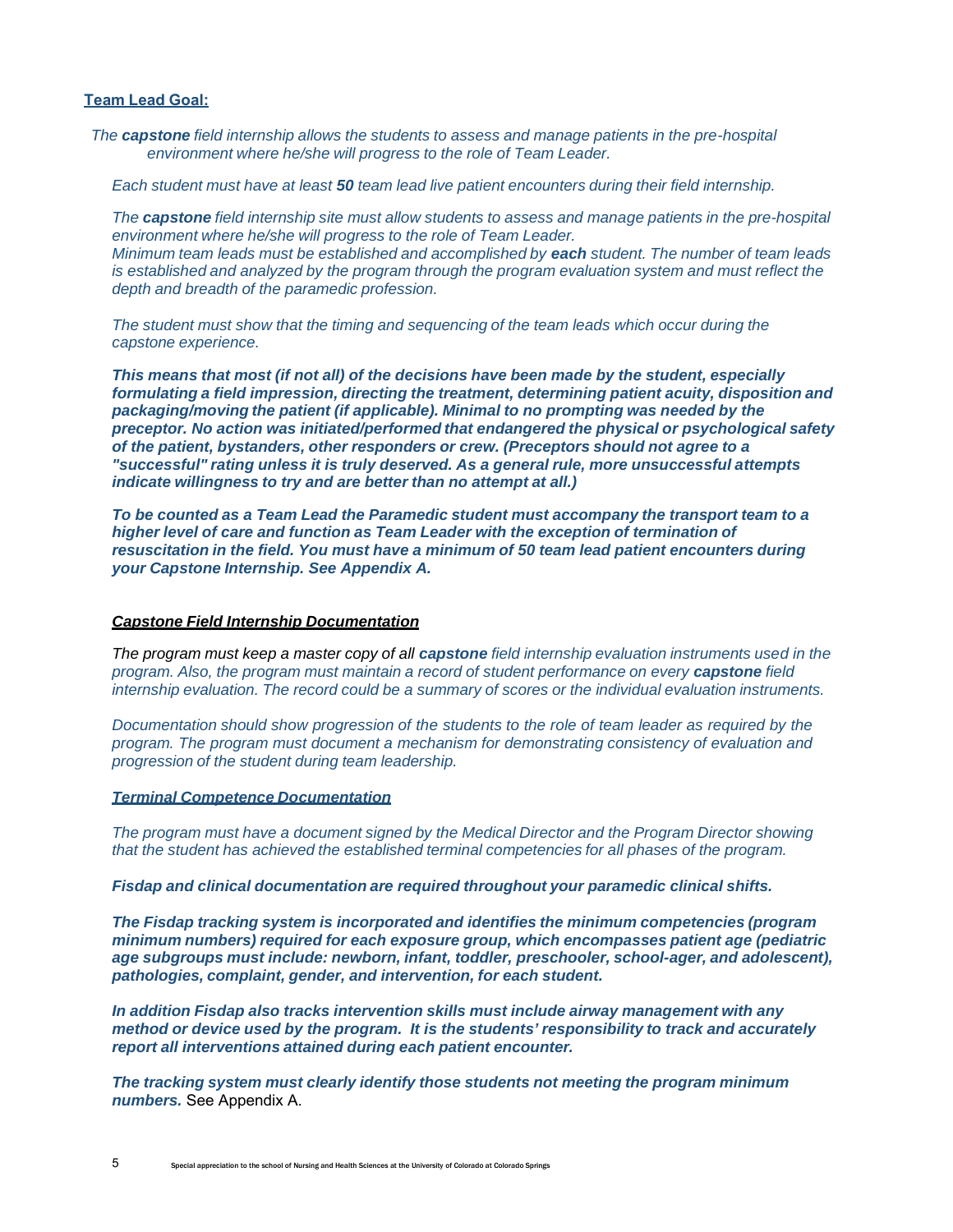#### **Graduation must be recommended on the final shift**

All Clinicals must be completed in accordance with Program Handbooks and syllabus

### **Additional Clinicals may need to be scheduled based on feedback, and continued progress during the internship. Successful completion must be attained by the end of the semester registered.**

Complete all scheduled clinicals within the registered semester.

Complete all documentation requirements for each shift (Evaluations, and patient care reports) Refer to your Paramedic clinical documentation requirements both online and handed out and reviewed prior to attending your first clinical shifts.

72 hours - FISDAP data entry

If you fail to comply, and are 5 or more clinicals behind, you will be placed on clinical suspension until all data has been completed.

Clinicals missed during suspension are based on the next available date. You must complete all clinicals within the same semester in which you enrolled.

Communicate any clinical issues that may arise with your preceptor, scheduling or any hardship which could inhibit success.

Conduct yourself in a professional manner and follow student handbook also located in your online class.

**Grading for EMS2659: Your grade** is based attendance, data entry complete. However your behavior, ethics, professionalism, accurate reporting of patient contacts, may affect your ability to continue into the next phase of the program. The minimum acceptable grade to enter into the next phase of Paramedic training is a **C. All Clinical requirements must be complete in order complete your internship in Paramedic 3.**

**Clinical attendance is not optional. You must attend all clinicals** - during the same semester all corequisites for the program are completed. An absence may be non-attendance of the shift; or it may be that you arrived late and were dismissed; or that you were dismissed because you were unprepared for your clinical.

**The DAYTONA STATE COLLEGE EMS Medical Director is responsible to verify student competence in the cognitive, affective, and psychomotor domains. Students will not be awarded course-ending certificates unless the all components of this program are complete.**

#### **CLINICAL GRADING**

#### **All 240.0 hours must be complete and your preceptor must recommend graduation from this program.**

It may be necessary to complete additional hours if your preceptor is not confident in your progression. If this occurs, you should have been actively communicating with your preceptor about your progress. The documentation on your evaluations should have confirmed the need to complete more rides. It is vital to inform the clinical coordinator if you have any needs during this semester to afford you the best opportunity to complete in a timely manner.

If data entry is late this will be considered an absence. You have 72 hours to complete all data entry. You must enter all patient contacts during your clinicals. All clinicals are subject to audit of all patient contacts. Please review Florida Statute in your clinical handbook. Clinical paperwork is accepted as **pass or fail**. It will be returned to you if you are missing any elements.

#### *Audits will be ongoing throughout the semester.*

6 Special appreciation to the school of Nursing and Health Sciences at the University of Colorado at Colorado Springs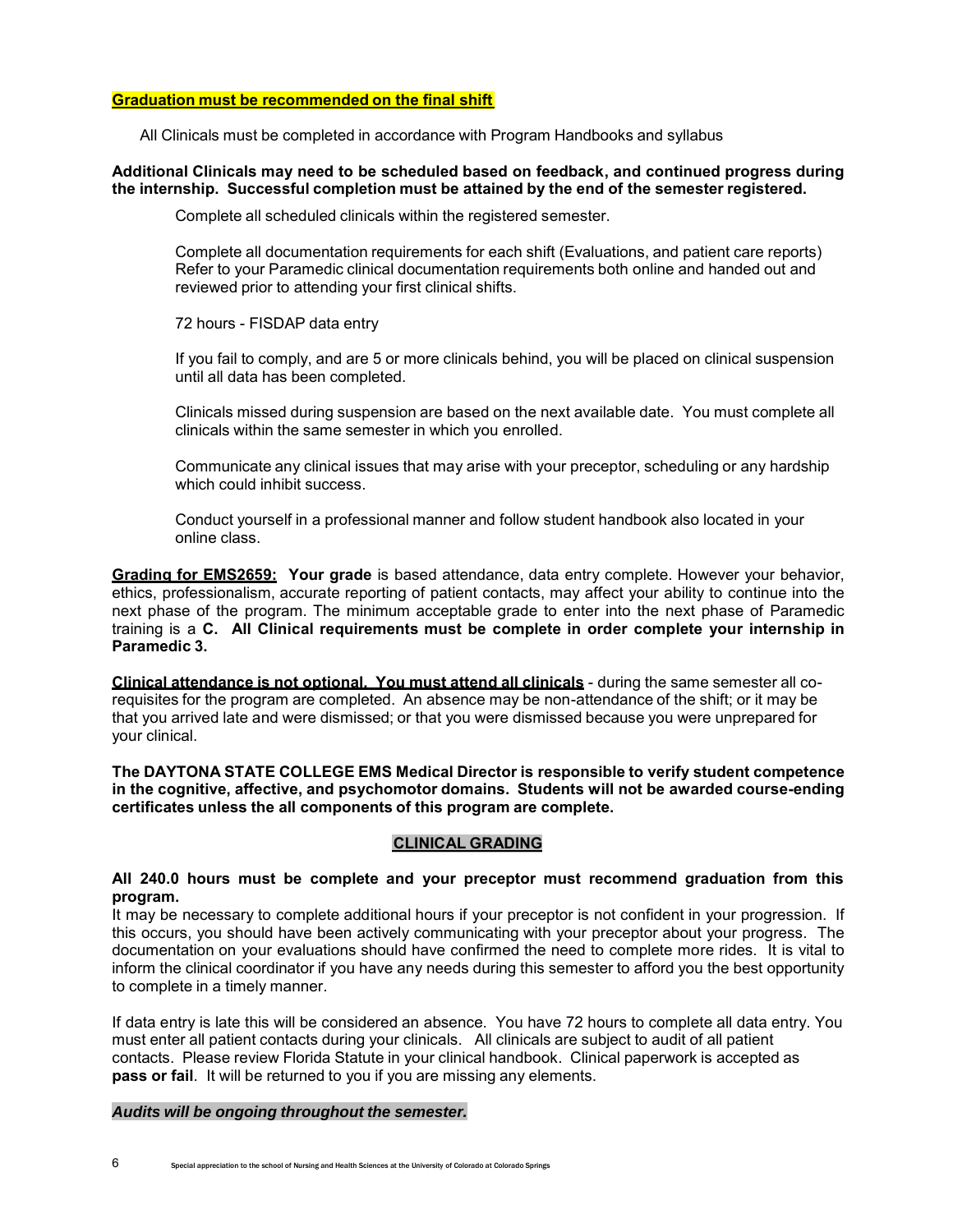**FISDAP-** you will be issued a time frame to select your clinicals from FISDAP.NET. Your clinicals are scheduled by referring to your calendar selecting the date and site of your choice. A completed clinical schedule is required to enter data.

Clinical grading is attained by achieving a total number of points. Paramedic 3 has a total number of **100 points** available. Each student will begin the semester with 100 points. Points will be deducted for the following reason:

# **It is the goal of the student to maintain the maximum possible points.**

- **1) ATTENDANCE 5 points deducted each absence (send email to reschedule driscom@daytonastate.edu))**
	- a. If you are absent, **for any reason** you will loss the **5 points** an absence
		- i. Spots are very limited I cannot guarantee that the site your need will be available.
	- b. Any missed clinical must be rescheduled. All clinical hours must be completed each in order to move forward to the next phase of your training.
- **2) Clinical documentation completed and turned in on time Suspension/Probation (10 Pts)**
	- a. You must turn in **your shift evaluation and narratives**.
	- b. All clinical paperwork must be turned in once a week. Due to each students schedule your due date for each shift is the week which follows each clinical.
	- c. Ongoing audits will be completed during the semester. If it is determined during an audit that your required paperwork is deficient (not turning in your evaluation and/or inputting data into FISDAP, you will risk clinical suspension/probation until your clinicals can be verified.

**100 points – 90 points = A**

**89 points – 80 points = B**

**79 points – 70 points = C**

# **Critical failure:**

- x Unexcused absence and/or failure to complete all required hours
- $x$  Failure to preform as lead team member on the ambulance
- x Clinical falsification
- x Failure to meet data input standards
- x Clinical removal for behavioral/ethical/HIPAA violations
- x Below 70 points

**All Clinical requirements must be complete in order to receive a course completion certificate**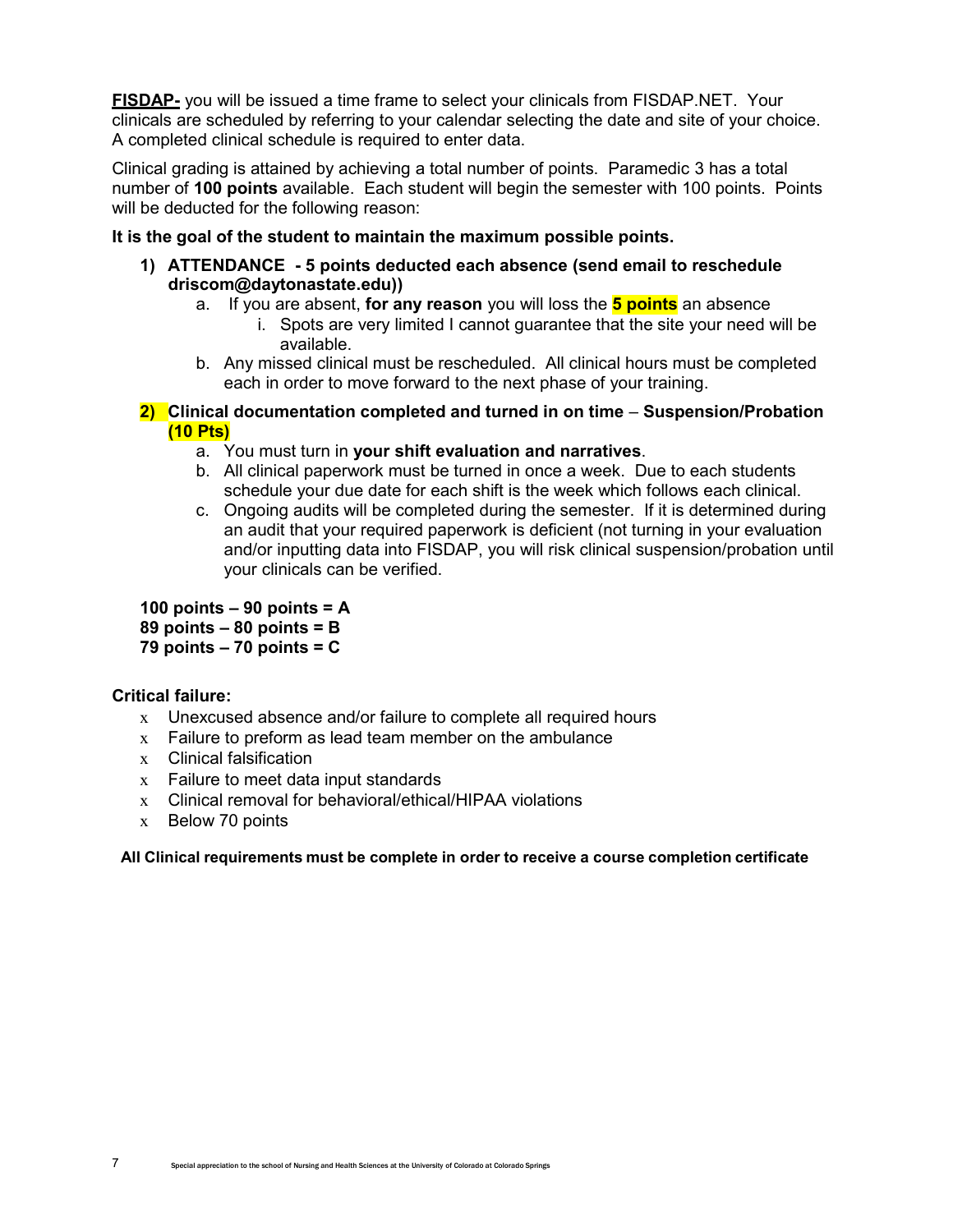### **INTRODUCTION FIELD INTERNSHIP DESCRIPTION 240.0 HOURS**

Florida Statute describes the final phase of your Paramedic education in greater detail below. Please review this section to gain a greater understanding of your accountability. You will be evaluated based on the below description during this final phase of your education.

**Florida Statute 401.2701(1)(a) 5a** Incorporates the most current National Standard Curricula by reference.

### **Field Internship**

The final ability to integrate all of the didactic, psychomotor skills, and clinical instruction into the ability to serve as an entry-level paramedic is conducted during the field internship phase of the program. **The field internship is not an instructional, but rather an evaluative, phase of the program.** The field internship should occur toward the end of the program, with enough coming after the completion of all other instruction to assure that the student is able to serve as an entry level paramedic. During the field internship the student should be under the close supervision of an evaluator. Field internship must occur within an emergency medical service, which demonstrates medical accountability. Medical accountability exists when there is good evidence that the EMS providers is not operating as an independent practitioner, and when field personnel are under direct medical control of on-line physicians or in a system utilizing standing orders where timely medical audit and review provide quality improvement. (Page 25)

The **primary purpose of this course is to meet the entry-level job expectations** as indicated in the job description. Each student, therefore, must demonstrate attainment of **knowledge, attitude, and skills**  in each area taught in the course. It is the responsibility of the educational institution, program director, medical director, and faculty to assure that students obtain proficiency in all content areas. If after counseling and remediation a student fails to demonstrate the ability to learn specific knowledge, attitudes and skills, **the program director should not hesitate to dismiss the student**. *The level of knowledge, attitudes, and skills attained by a student in the program will be reflected in his performance on the job as a paramedic.*

Prior phases, Pl and Pll of your Paramedic education have prepared you for this final phase of your Paramedic training. You are now able to combine and apply the knowledge and skills obtained in prior training. Your confidence and your attitude will take you toward the success you have sought throughout this educational experience. Your assigned preceptor will guide you toward a position of comfort in your patient care.

As a student you will be assigned to a specific paramedic who will serve as your preceptor. The paramedic preceptor plays a vital role since they become the student's role model, instructor, and evaluator. The student will be expected to manage the care of patients seeking EMS assistance. The preceptor is responsible for overseeing the student's activities to assure a high quality of care and provide feedback on the student's performance.

### **Field Internship Requirements**

- 1) The student must successfully complete a **minimum of 240 hours** on a designated ALS Transport unit approved for internship. Only one student may be assigned per shift.
- 2) The student must be under the direct supervision, and evaluation of a certified paramedic. The preceptor should have a minimum of **two (2) years academic, clinical preceptor, or field experience in emergency medicine within the last five (5) years**.
- 3) During the 240-hour field internship majority of your hours must be completed with your assigned preceptor. In the event that your preceptor is ill or on vacation, stay on the assigned truck and the hours will count with the alternate preceptor. It is your responsibility to instruct the alternate preceptor on all paperwork required to complete your shift. Any situations beyond this please contact the Clinical Coordinator to assist you.
- 4) In the event a permanent reassignment must occur, for any reason the process must be initiated to orient he new preceptor and advise him/her on your status/accomplishments with the your primary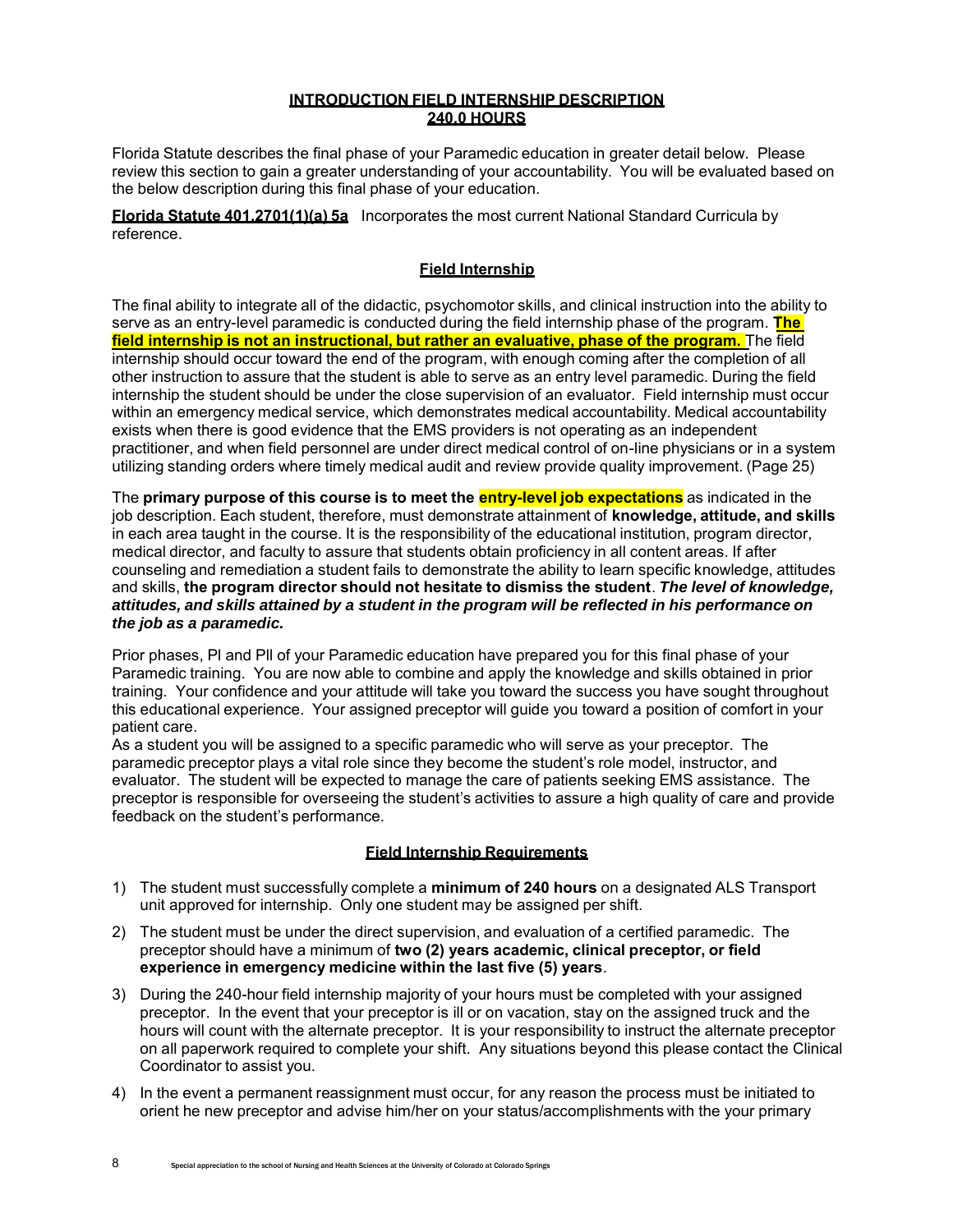preceptor. When reassigned you must complete a minimum of 10 rides with your new preceptor. All Field Internship Contracts, schedules, and Field internship notebook must be given to your preceptor.

- 5) The student must complete all paperwork, including but not limited to the assessment, treatment plan, and delivery of care (PCR's), all evaluations, any skill drills and/or demonstrations. Data entry must be completed in FISDAP.
- 6) The preceptor will evaluate the student on every patient contact. At the end of each shift or preceptor will complete a daily shift evaluation.

### **Field Internship General Guidelines**

- **1)** In the event your preceptor may have a shift exchange, illness, and/or vacation day it is understood that there are situations beyond your control. You are able to continue your scheduled ride with the Paramedic covering the shift. See above requirements maximum number of shifts with an alternate preceptor.
- **2)** It is your responsibility to explain/assist/prompt the Paramedic covering the shift all paperwork that is required for each shift.
- **3)** Follow **attendance guidelines** if there are any missed shifts.
- **4)** During field internship, meetings with the field instructors will occur at 60, 120, 180 hours. During this meeting you will complete the **extended Summative evaluation**. You must also complete your standard daily shift evaluation for the current shift
- **5)** At any time the Clinical Coordinator may choose to "ride-along", and/or schedule a meeting at the field preceptor with or without the student.
- **6)** Should a situation develop in which the preceptor needs any clarification or has any questions, please give them the phone number to contact, the clinical coordinator during the weekdays/weekends/holidays/ evenings 547-8854. Example of reason for concern are:
	- **a) Disregard for direction given by preceptor or other agency personnel.**
	- **b) Physical or verbal abuse of a patient.**
	- **c) Inability to function under stress.**
	- **d) Incompetence with EMT-Basic skills.**
	- **e) Incompetence with Paramedic skills (inappropriate care administered)**
	- **f) Administration of an incorrect medication, dose, route…**
	- **g) Requires prompting throughout call without progression**
	- **h) Observed a disconnection in ability to link knowledge, and skills attained in the lecture and lab setting, and application, transition to actual patient care.**
	- **i) Inability to function in the role of an entry level Paramedic**
	- **j) Lack of Professionalism.**
	- **k) Dishonesty (in any form)**
	- **l) Serious interpersonal communication skills deficiencies.**
	- **m) Failure to adhere to agency or college policies and procedures.**

**7)** Students **may not be in charge of a multi-casualty incident with where** there is not enough manpower on scene to free the preceptor to directly supervise the student. At NO TIME IS THE STUDENT ALLOWED TO BE ALONE WITH ANY PATIENT.

- **8)** Students **may not** be used as firefighters on a fire/EMS incident. It is not negotiable; you may **NOT perform duties beyond what is outlined in this course**. You must adhere to the policies followed by the transporting agency.
- **9)** Students have successfully intubated at least twelve (5) patients under supervision in surgical setting and/or during their field internship.
- **10)** Students shall perform EMT-P level skills only while doing a regularly scheduled internship shift and while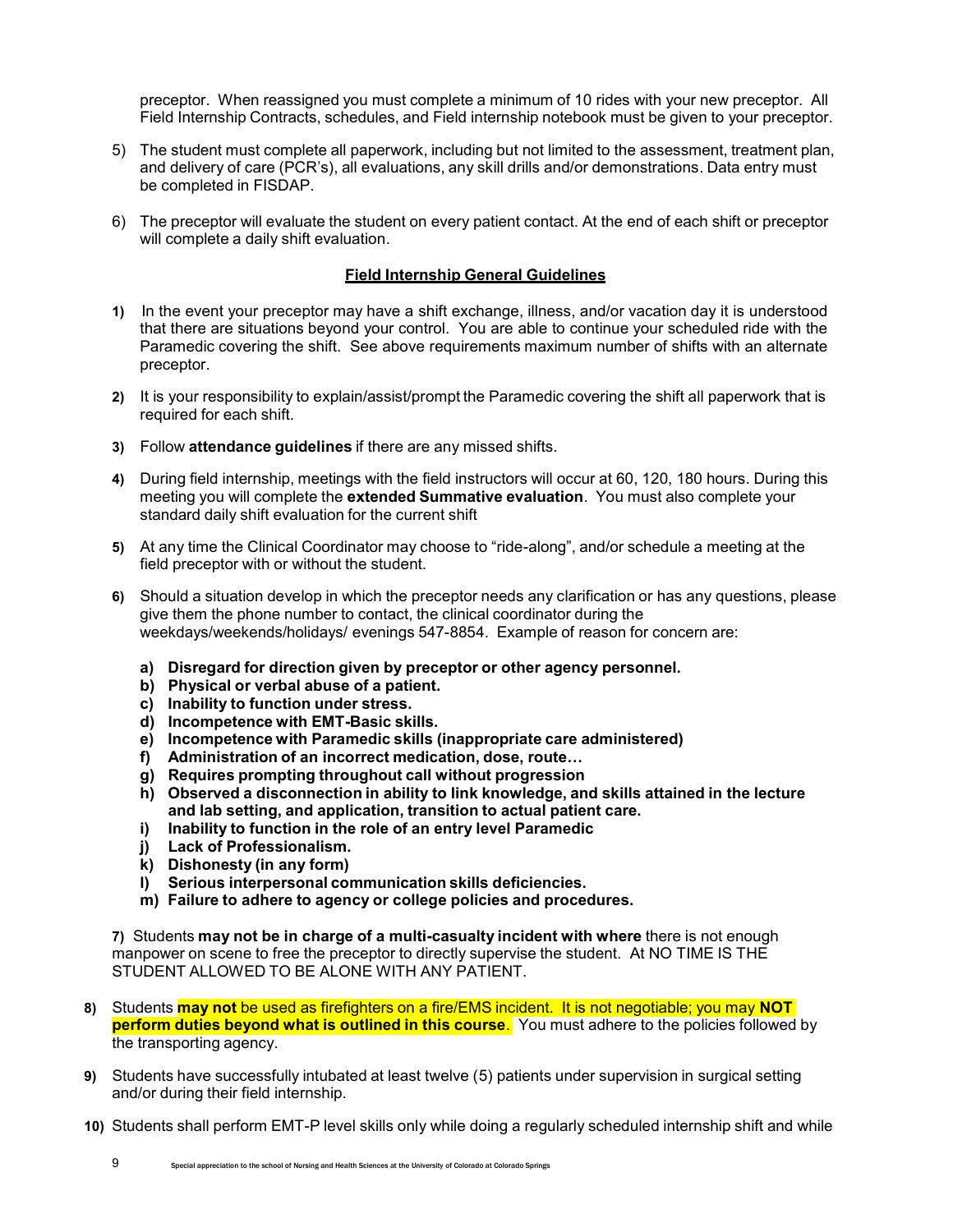being observed by their designated preceptor.

*11) Any ALS skills performed while not scheduled in internship, or while working on duty as an EMT-Basic, will result in dismissal from the program, and potential loss of EMT-B certification. The college is not responsible for students who perform beyond their level of training when functioning as a paid or volunteer status.*

#### **Role of the Paramedic 3 Student**

The student is to be an active participant in all phases of pre-hospital operations. It is the responsibility of the student to:

- 1) Follow the policies as stated in the student handbook regarding dress regulations, attendance, and skills performance.
- **2) Student must have their Field Internship Student Manual and have all skills validation signoff in his/her possession for all internship shifts.**
- 3) Initiate Skills Summary Sheet for the preceptor to evaluate and initial.
- 4) Assuring paperwork is completed is the Student's responsibility. Missing or incomplete paperwork will not be accepted and will delay course completion.
- **5)** Participate actively in the critiques of all runs and accept constructive criticism in a **mature manner.**
- **6)** Complete Patient Contact Log for each shift. This must **validate and initialed by your preceptor.**
- 7) Complete the proper number of patient Care Report (PCR) during this phase of your program. Please include at least **one properly documented patient refusal**.
- 8) Seek learning opportunities, and study to improve on deficiencies as noted by the preceptor, including completion of any station drills and demonstrations. If you feel you need remediation/clarification in any area/skill, please notify your lab instructor to make any equipment available.
- 9) Follow the direction, and respect the advice of your preceptor and other agency personnel.
- 10) Perform any related station duties, and fulfill obligations as other personnel (this may include assisting in general station maintenance) in addition to daily paramedic responsibilities.
- 11) It is the student's responsibility to purchase their food for each shift. If the rotation is performed at a Fire Agency, which also functions as primary transport for their area, the student is responsible for any meal fees and/or lodging arrangements during their shift.

#### **Uniform Standards**

Refer to your student handbook

#### **Student Conduct**

Refer to your student handbook

Remember at all times your conduct as a paramedic student reflects upon the individual, affiliated agency, college, and paramedic profession. Therefore, the paramedic student must conduct him/herself in a professional, mature, manner at all times. Paramedic students will adhere to all policies in this manual and any additional DAYTONA STATE COLLEGE policies. Failure to comply with policies will result in disciplinary action and possible dismissal from the program.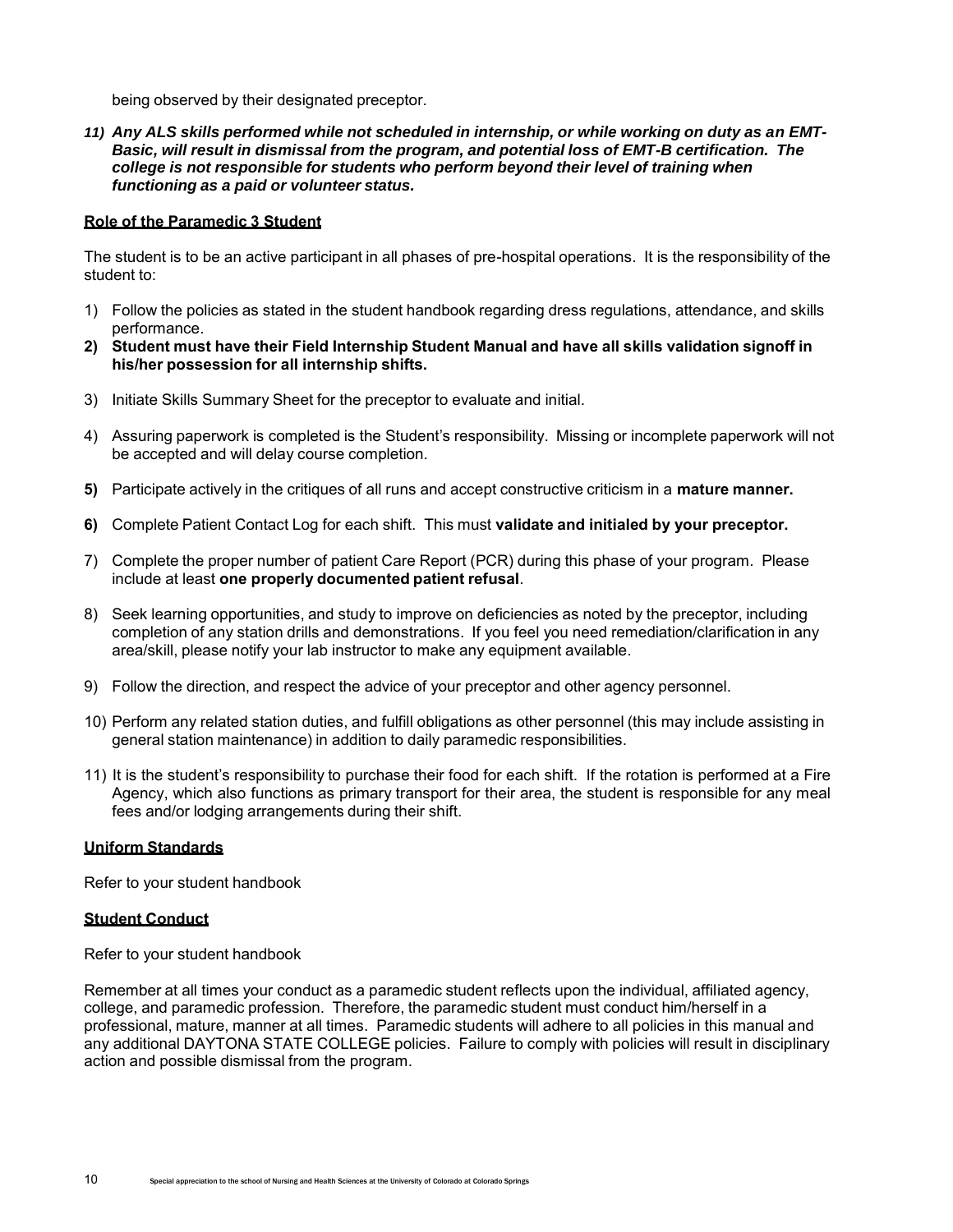Students must demonstrate professionalism at all times. **All information regarding a patient shall remain confidential.** Students are encouraged to talk to patients and their families. All questions regarding a patient's medical status shall be referred to the preceptor. The student and patient's safety shall be of prime concern. Avoid conflict. A cooperative and interested attitude is a prerequisite. The student must notify the preceptor and/or clinical coordinator, of any problems or conflicts, which occur.

### **Preceptor Performance Objectives:** *You and your field preceptor should:*

- 1. **Communicate** with prior to the field internship phase of this program. It is highly recommended that you meet in person, and followed up by speaking via phone and/or email prior to your first shift. (See student orientation)
- 2. Discuss your expectations during the internship. This may include discussing local protocols vs. National Standard Curriculum. Agree upon the acceptance of offering minimal assistance if the student needs to be coached during patient care or if you prefer the student have full knowledge of the protocols.
- 3. Agree upon times your student should arrive prior to each shift.
- 4. Communicate any agency rules and regulations you feel apply to your student's success.
- 5. Agree upon 20, 12-hour shifts to complete the 240 hours for this phase. Some may opt to ride with a transport agency that allows for 24-hour shifts. If this is the case there needs to be 2 evaluations completed during the shift indicating the number of calls run during each shift on the Patient Contact Log. THIS MUST BE ACCURATE.
- 6. Enter the P3 Internship from a positive, constructive, and open-minded position.
- 7. The preceptor should expect the student to succeed. Please do not hesitate to communicate at any time with the Clinical Coordinator.
- 8. Refer to the Field Internship Description and page 8. The student is in the evaluation phase of their education. Minimal prompting should be required. It is imperative that the student performs in full capacity. They have the knowledge, skills, and should possess the attitude that is consistent with any field professional. Any deviation needs to be communicated to the Clinical Coordinator. The sooner we can address areas of deficiency, the greater the chance of success for the student.
	- 9. The preceptor is responsible for the patient, and any/all care rendered. Please verbally validate the Understand 5 R's in medication administration prior to delivery.
	- 10. Assist the student to incorporate the knowledge gained and skills practiced during didactic and clinical into field practice Seek and identify learning situations for the student. .
	- 11. Directly observe all patient assessment, communications, and definitive care rendered by the student. Remember, even a strong student can make a mistake. The student may never be alone with any patient at any time in the patient compartment.
	- 12. Enforce the policies of the provider agency pertaining to performance and/or observation of skills, dress code, attendance and student conduct.

### **13. Ensure that all paperwork is properly completed daily. Your shift log is due the class that follows each clinical. Data entry is a separate requirement, you have 72 hour to input your data.**

- 14. Your student will be audited on content, and the daily evaluation and patient contact log will be confirmation of attendance.
- 15. Actively seek the help from the clinical coordinator if necessary. Inform them of any problems or concerns as that may arise. Marti Driscoll can be reached by phone at any time **386-547-8854**
- 16. Insist on student performance to your standards. Do not expect perfection or excellence at first, but **do expect steady improvement on each call**.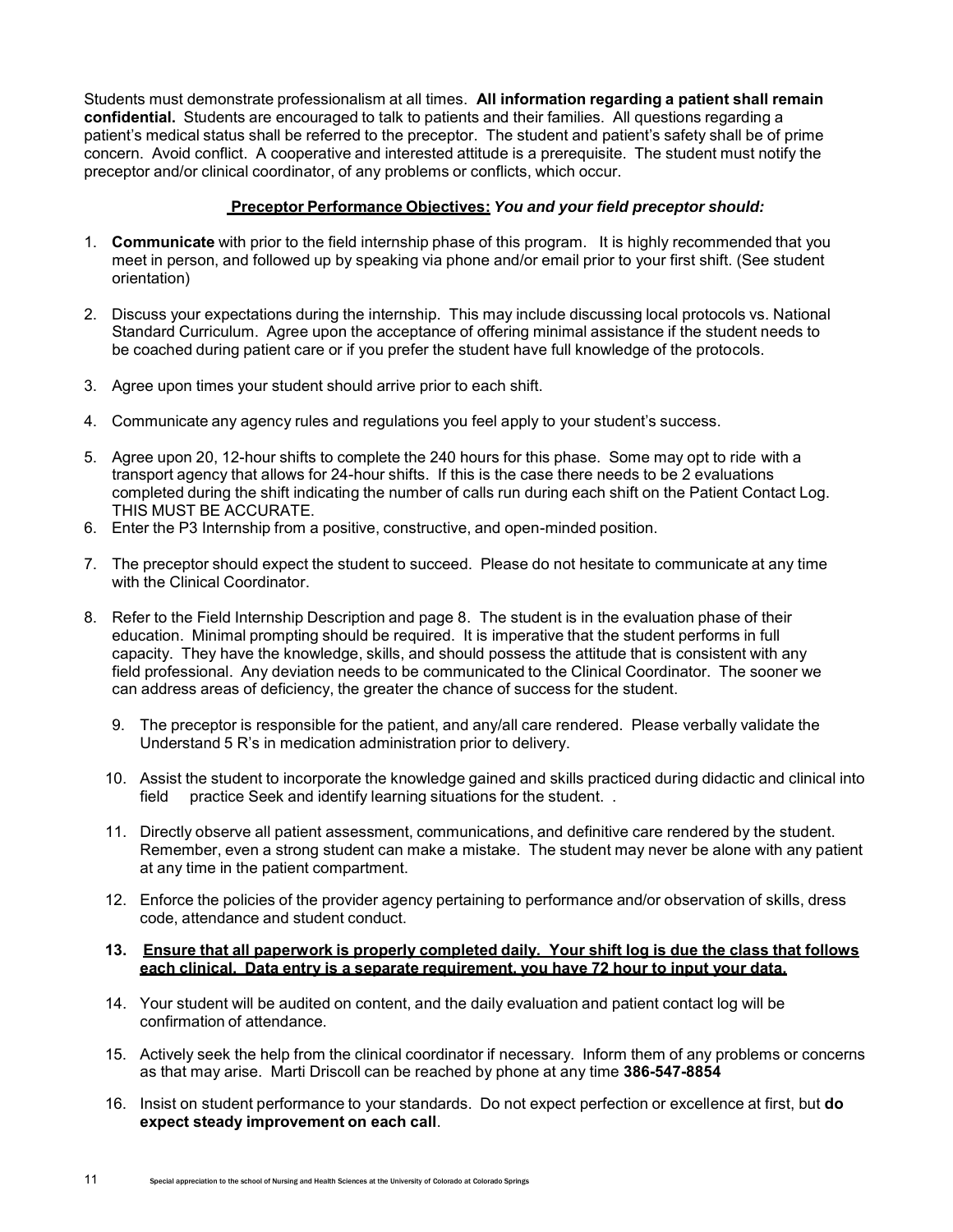- 17. Insist the student not deviate from your scheduled internship dates. Student must be prepared on time and ready; they have a strict attendance policy if they miss 3 shifts they may have exceeded the maximum for the semester. Please contact me if you student is not arriving on dates agreed.
- 18. Consider some of the drill topics after you have discussed the student's observed or perceived weaknesses.
- **19. HAVE A GOOD TIME. Enjoy your student, enjoy teaching, and know that you are appreciated. The program would not be successful without you.**

#### **Student Orientation – YOUR FIRST DAY ON THE TRUCK**

On the day of the first internship shift, the Station Officer/ Agency Liaison and preceptor should meet with the student to explain what is expected of them during field internship, as well as, what the student can expect from the preceptor and agency.

It is suggested that the duties and responsibilities of the student and preceptor be in writing to ensure a complete understanding by all personnel involved. An outline of responsibilities should be given to the student and discussed on the first shift. Preceptor and student should sign this contract to ensure a clear understanding of expectations.

The role of the paramedic student during the field internship is of an active participant in all phases of rescue operations. It is recommended the student observe for the first several calls (not shifts) to see how the preceptor handles the calls and performs paramedic duties. The student must be able to fulfill the role of a certified paramedic at the completion of 500 hours. It is the preceptor's responsibility to provide adequate experience to fulfill these expectations.

### **INFIELD TRAINING Recommendations……**

#### **Patient Treatment Scenarios**

A patient care treatment scenario is an effective education tool that may assist you in confirming any area of suspected weakness. Part of the scenario should include formulation of a treatment plan for this simulated patient.

Acceptable methods of training include:

- · Drills/Classes (by student or preceptor/Skills demonstrations)
- · Simulations/Role Playing
- · Call review
- · Written or oral quizzes

#### **Drills and in field Skill Demonstrations**

Paramedic Students are expected to tend all patient in the field, either paramedic or EMT-Basic level personnel. One mechanism to familiarize you with the students' abilities is something referred to as a drill or in field skill demonstration. This may be as easy as asking where an items is found on the ambulance to demonstration of a piece of equipment carried on the truck. Students should be prepared in advance for specific drills; "surprise" drills are not recommended.

The purpose of the drill is to provide a mechanism for evaluating the student's knowledge about a subject as well as to provide an opportunity for the student to keep his knowledge base and/or skill level at an optimal level. Frequently, drills provide a time in which the student can share new information that is being taught in the paramedic education program and preceptors can give suggestions for applying it to field situations. Drills should be rated on the student's preparedness, and knowledge base, not on one's abilities as a public speaker.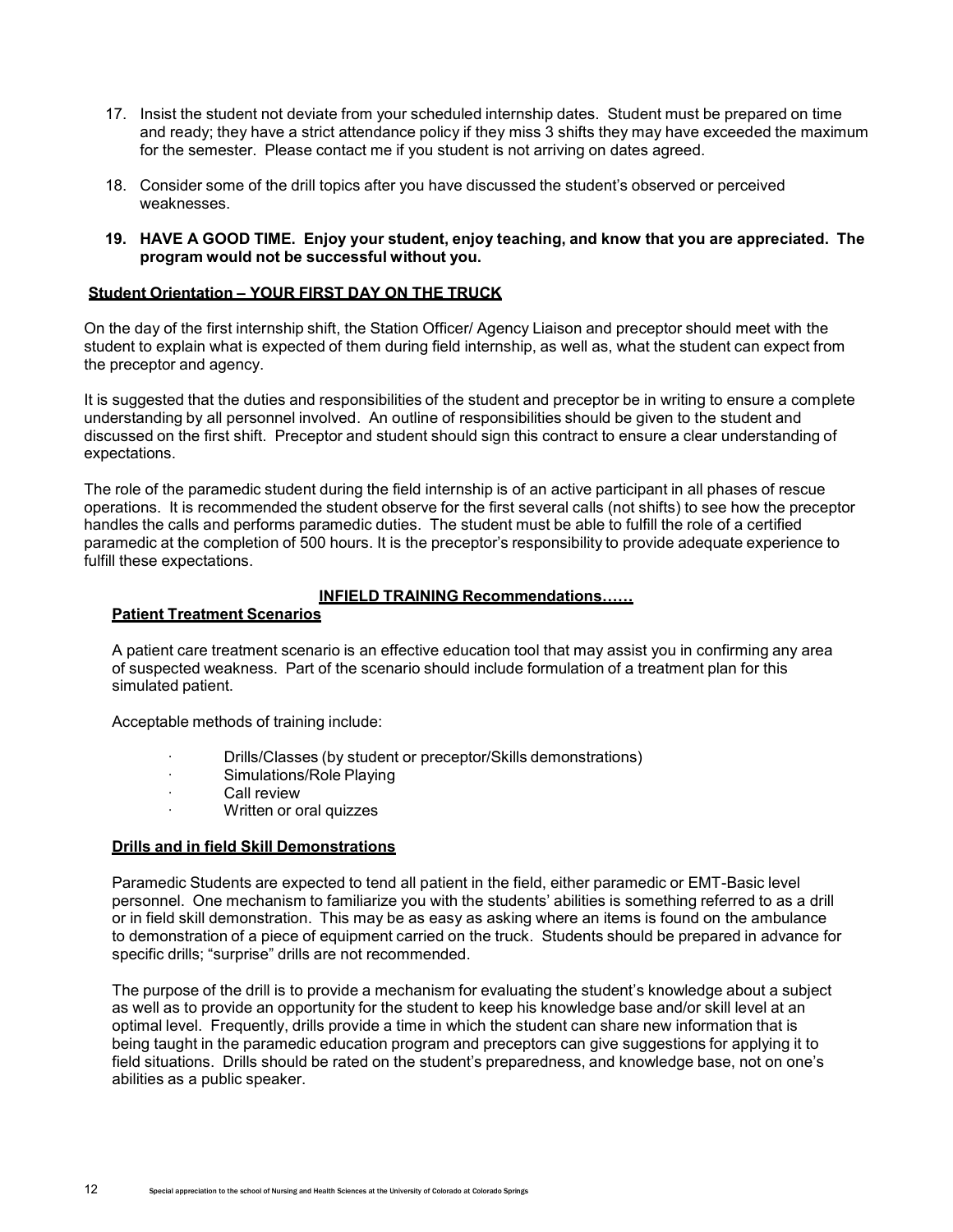The following is a list of suggested presentations or drills that may be considered by the paramedic preceptor.

- 1) Equipment inventory
- 2) Universal precautions, aseptic technique
- 3) Pharmacology student should be responsible for location of drug, preparation, usual dose, use, routes, rate of administration, major side effects, and contraindications
- 4) Spinal immobilization
- 5) Bandaging/ splinting/ traction devices
- 6) Cardioversion and defibrillation
- 7) CPR, obstructed airway, use of laryngoscope and Magill forceps
- 8) Radio use, troubleshooting communication problems
- 9) Airway adjuncts oral/nasal airways, BVM
- 10) Childbirth
- 11) Burns
- 12) Shock (types, signs and symptoms, treatment)
- 13) Patient with altered LOC
- 14) Trauma patient
- 15) Pediatric patient
- 16) Newborn patient
- 17) OB patient
- 18) Head injuries
- 19) Chest pain patient
- 20) Respiratory patients
- 21) Needle thoracotomy

#### **Simulations/Role Playing**

Simulations can be a very useful teaching tool. Preceptors can use them to help a student become more organized and complete in performing patient assessments. They can also be used to help the student become more comfortable with equipment so that actual calls flow more smoothly. Unlike actual calls, simulations provide an added advantage because the situation can be redone if the student's performance is not satisfactory. They also give preceptors an opportunity to expose the student to patient situations that have not occurred on actual calls during the internship.

Simulations should be kept simple. To develop a simulation, the preceptor must first decide on what the goal is for the student. For example, if the student has been identified as needing additional training in is it to improve the student's assessment of the patient with shortness of breath, drug dosing calculation, or it to improve the organization of the assessment. It is best to concentrate on **one goal at a time**. This can be done easily when you have actually evaluated the student after a few shifts.

It is important to make the scenario as accurate with real patient problems as possible. For example, a patient in pulmonary edema may have shortness of breath, rales, neck vein distention and pedal edema. As the student examines the patient, the preceptor would tell him what the findings are, i.e., as the student listens for lung sounds, the preceptor would state, "You hear rales bilaterally". When the student has finished his assessment, or if your goal has been attained, the simulation may be terminated. The preceptor may make notes on the student's paperwork in the appropriate area. The preceptor and student should discuss the situation. Feedback is a valuable tool that may afford the student additional opportunities to become successful. It is not usually necessary to simulate a complete run - dressings, IV, drugs, etc., unless these aspects are ones that the student needs to practice.

#### **Post Call Review**

It is imperative that you and your preceptor develop an open, comfortable environment to review each call. Feedback should be constructive and offer positives as well as any areas noted for improvement.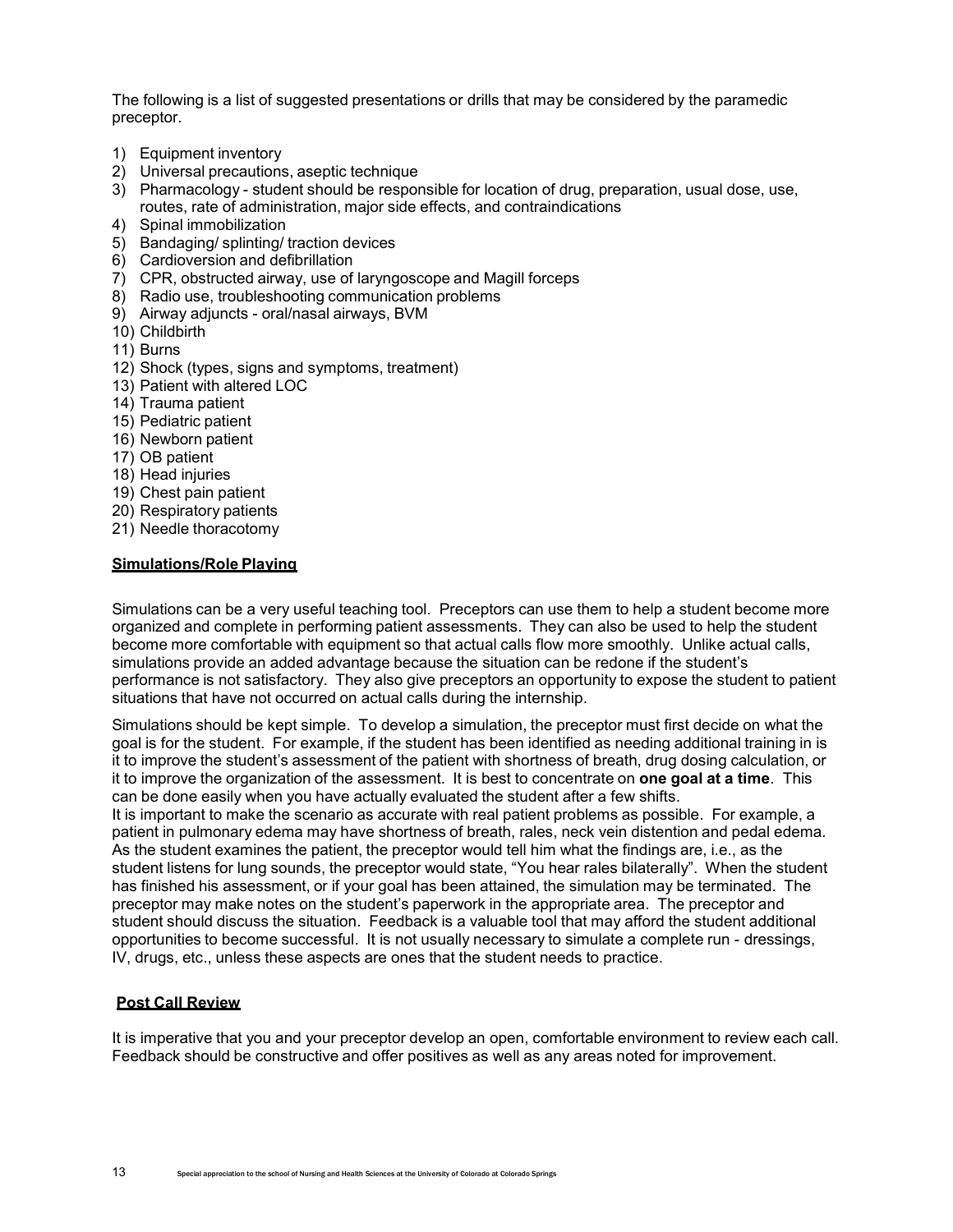### **Oral or Written Quizzes**

The student is working under the license of the medical director for the college. It is appropriate and recommended any additional assistance that can be ascertained in the field will be beneficial. You have every right at any time to quiz the student on any medication; for example, you carry on your transport vehicle. If a student has a weakness in one specific area, give a review the topic with the student and then quiz him on it the following shift.

### **Performance Evaluations**

Performance of the student during field internship will be closely observed and evaluated by the preceptor to determine whether the student can demonstrate, in the field setting, appropriate application of knowledge and skills acquired during the didactic and clinical portions of training. This is a competency-based evaluation; therefore all ratings must be based on the Field Performance Standards. A competency-based evaluation is one in which the student is evaluated in relation to pre-determined skills performance criteria**.**

### **A student is not expected to achieve a competent rating in all areas until the final evaluation.**

Each call should be discussed / critiqued as soon as possible following the run. Areas of strength and weakness are to be discussed with the student during the critique sessions and should reflect:

- x Evaluation and control of scene
- x Patient assessment skills
- x Communication skills
- x Demeanor / teamwork
- x Treatment skills
- x Use of equipment
- x Judgment / decision-making
- x Establishment of priorities
- x

### **Daily Evaluations Shift Logs**

**ALL calls (BLS, ALS, refusals)** are to be recorded by the student on the Shift Logs. A brief but complete description of activities performed by the student should be listed in the appropriate column. The student is to evaluate his own performance on the call and indicate his performance rating. The student then explains to the preceptor the reason for the self-rating given after which the preceptor rates the student's performance. Explanations and comments are to be made by the preceptor in the comment area provided.

If an area of weakness is noted, the preceptor, in conjunction with the student will develop a plan for improvement. This may include additional station drills, study assignments, simulations of runs, or clinical experience. These Shift logs are due each class that follows your clinicals. Data entry is separate; you have 72 hours to meet that goal. You will be notified if you are late. If you exceed, and are behind more than 5 clinicals you will be suspended from clinicals until you catch up with your data entry. If you are suspended you will lose 10 points from you total score.

#### **Communication – Preceptor and Clinical Coordinator**

During the course of field internship, a representative from the College have ongoing communication with the internship agency, student, and preceptor. Direct communication will be ongoing and as needed, for each individual preceptor/student. Students who need additional attention, failing to respond to training please notify the clinical coordinator if a trend is noted.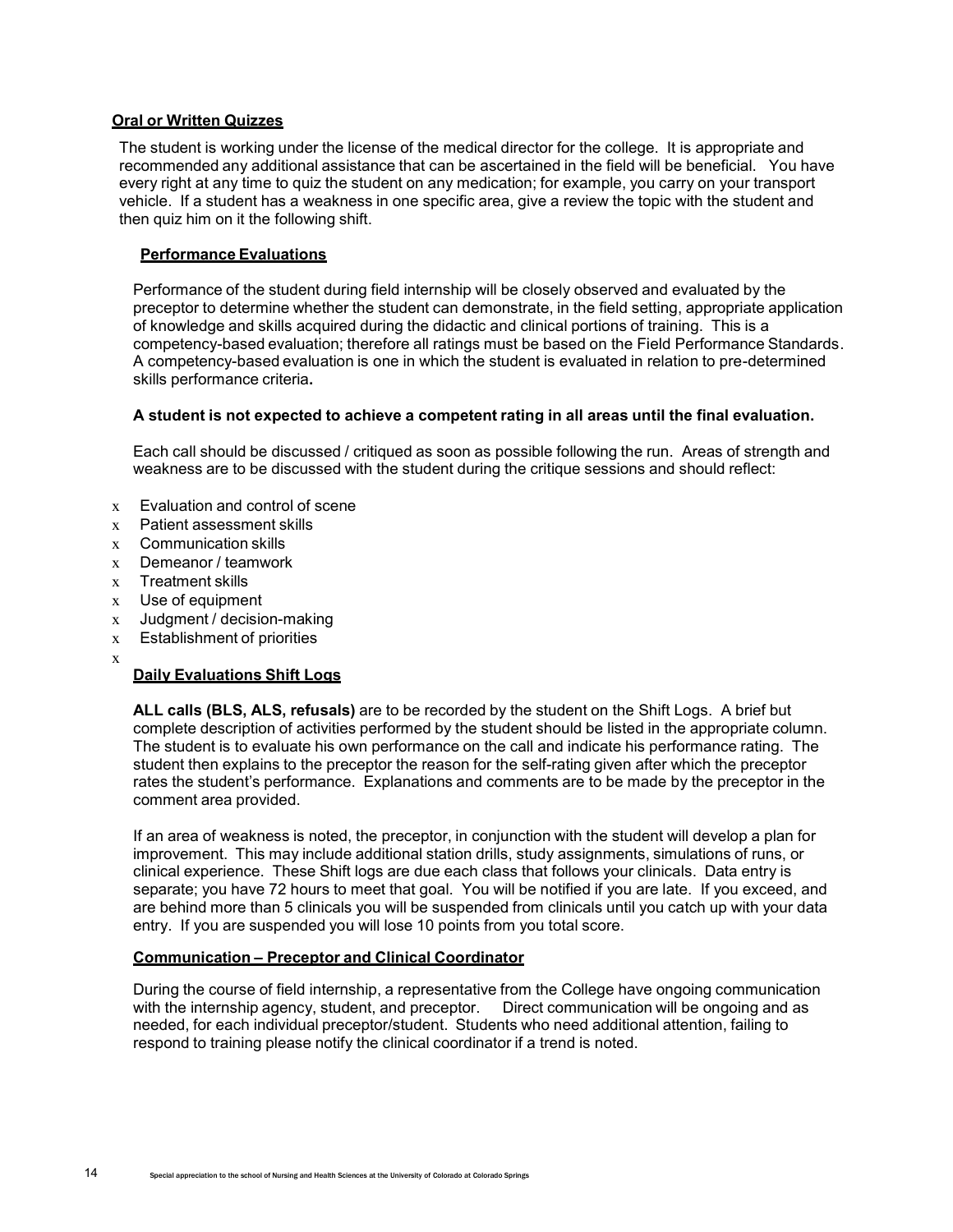#### **Student Guidelines for Successful Completion of EMS2659**

- 1. Make contact with your preceptor prior to your first shift. Ask him/her what you need to bring each shift. Your field manual, textbooks, and an extra uniform are a must.
- 2. Consider yourself a guest in the home of your preceptor and his family. You need to be a "helpful guest" when it comes to morning routine and assigned tasks. DO NOT give your opinions regarding policy, etc. You are there to learn.
- 3. All students can expect some teasing and "flack" from other members of the team. TAKE THIS IN STRIDE! It is all part of being in the field. You are basically treated like a "rookie". Any physical, mental or sexual harassment must be brought to the attention of a clinical coordinator immediately.
- 4. Ask your preceptor about the other agencies and hospitals you will interact with and if there are any special things you need to know about them.
- 5. Your appearance and presentation will be important as a "first impression" to your preceptor and others at the agency. Remember if you want to be treated like a professional; you must think, act, speak, and dress like a professional.
- 6. Do not go to your first shift with any rigid, pre-conceived ideas or expectations. Remain flexible and open, listen to and hear what is said to you. Ask questions when you do not understand something. If something or someone is really getting to you, talk to your preceptor, field instructor or another faculty member.
- 7. Look at every call as a learning experience. You will be able to learn something new on each call, even if what you learn is to be more comfortable on that particular type of call.
- 8. Continue to study! Those who excel in EMS do so because they know one can always learn something new. Review cardiology, pharmacology, protocols, and theory. This will keep you prepared for your certification examination.
- 9. Do not get involved in agency, shift or personnel politics.
- 10. Do not touch food or any other item that does not belong to you.
- 11. You may not do any fire fighting or heavy equipment extrication while you are a student. Insurance does not cover you for these activities.
- **12. AFTER 240.0 HOURS ARE COMPLETE YOUR LAST EVALUATION MUST HAVE THE PRECEPTORS SIGNATURE AND RECOMMEND GRADUATION.**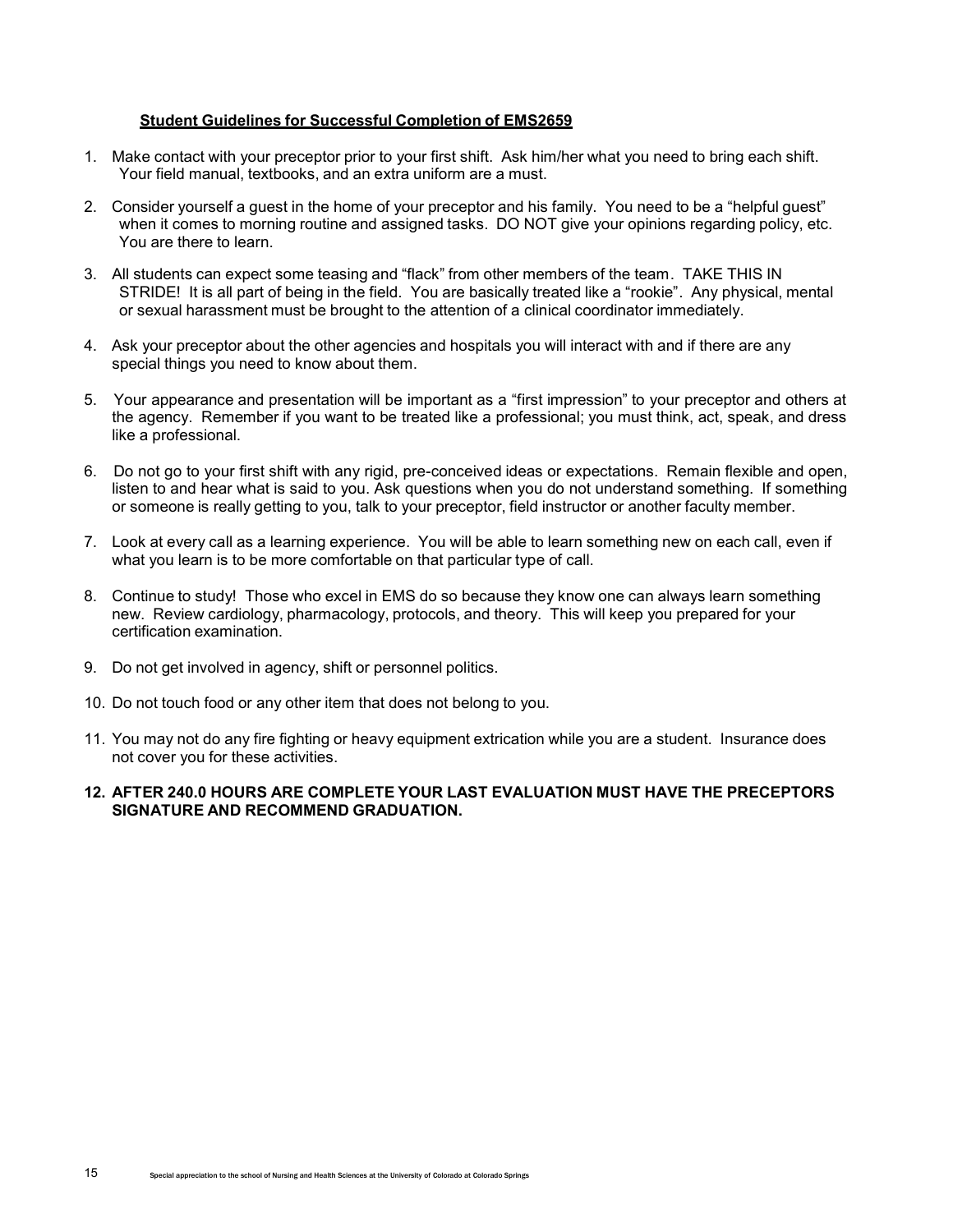### **Progressive Benchmark Objectives for a Plll student**

#### **1-24 hours**

**Orient the student to the ALS unit and equipment. The student will perform BLS assessments and BLS skills. The student may suggest ALS therapy, as well as function as the ALS technician. The preceptor will introduce the student at the various receiving facilities.**

The student will:

- Demonstrate the ability to locate and operate all BLS and ALS equipment.
- Demonstrate the ability to perform a BLS assessment.
- Provide BLS interventions to include definitive and supportive measures
- Make ALS treatment suggestions to the preceptor.
- Function as the ALS technician for the preceptor or team leader.

#### **24 - 36 hours**

**Give the student hands-on experience in performing physical exams and vital signs. The student may decide what ALS therapy is appropriate and function as the ALS technician. Emphasis should be placed on patient contact and patient needs.**

- Perform a head-to-toe exam on all patients encountered.
- Assess vital signs for all patients.
- Decide the appropriate ALS therapy.
- Function as the ALS technician.

#### **36 - 48 hours**

**The student will gather a patient's history, decide and delegate BLS/ALS therapy.**

- Gather the patient's history and chief complaint.
- Use mnemonics to support the history (PQRST, AMPLE, AEIOU TIPS).
- Completing the Patient Care Report (PCR) on all patients.
- Decide and delegate the appropriate ALS therapy, based on the history gathered.

#### **48 - 60 hours**

#### **Have the student take a more active role in field management. The student will perform the entire patient assessment, delegating ALS therapy, making radio contact to the hospital, and providing some scene control.**

- Perform a complete patient assessment (PE, Hx, VS, Tx).
- Control patients, family, and bystanders.
- Make radio reports.

#### **60 - 72 hours**

**The student will learn to effectively manage the field scene. Emphasis will be placed on scene safety, team leading, and utilization of manpower and resources. All paramedic skills can be performed with direct preceptor supervision.** Maintain scene control, including scene and patient safety.

- Function as the ALS Team Leader on all scenes, except HazMat and Multi-Casualty.
- Show proficiency in the utilization of manpower and resources.

#### **72 – 90 hours**

**The student will function as the team leader. Emphasis will be placed on using protocols as guidelines, policies, and procedures**.

- Function as the ALS team leader on all calls.
- Perform the patient assessment.
- Make all treatment decisions.
- Delegate treatment skills as appropriate.
- Maintain scene management.

#### **90 - 240 hours**

**The remainder of the internship should be used to refine the abilities of patient management respective to the student's scope of training. The student must be able to justify all actions regarding patient management.**

- Handle stressful situations without a problem.
- Function independently.
- Communicate with the patient and family members effectively.
- Describe the scene and patient situation clearly and accurately on the radio.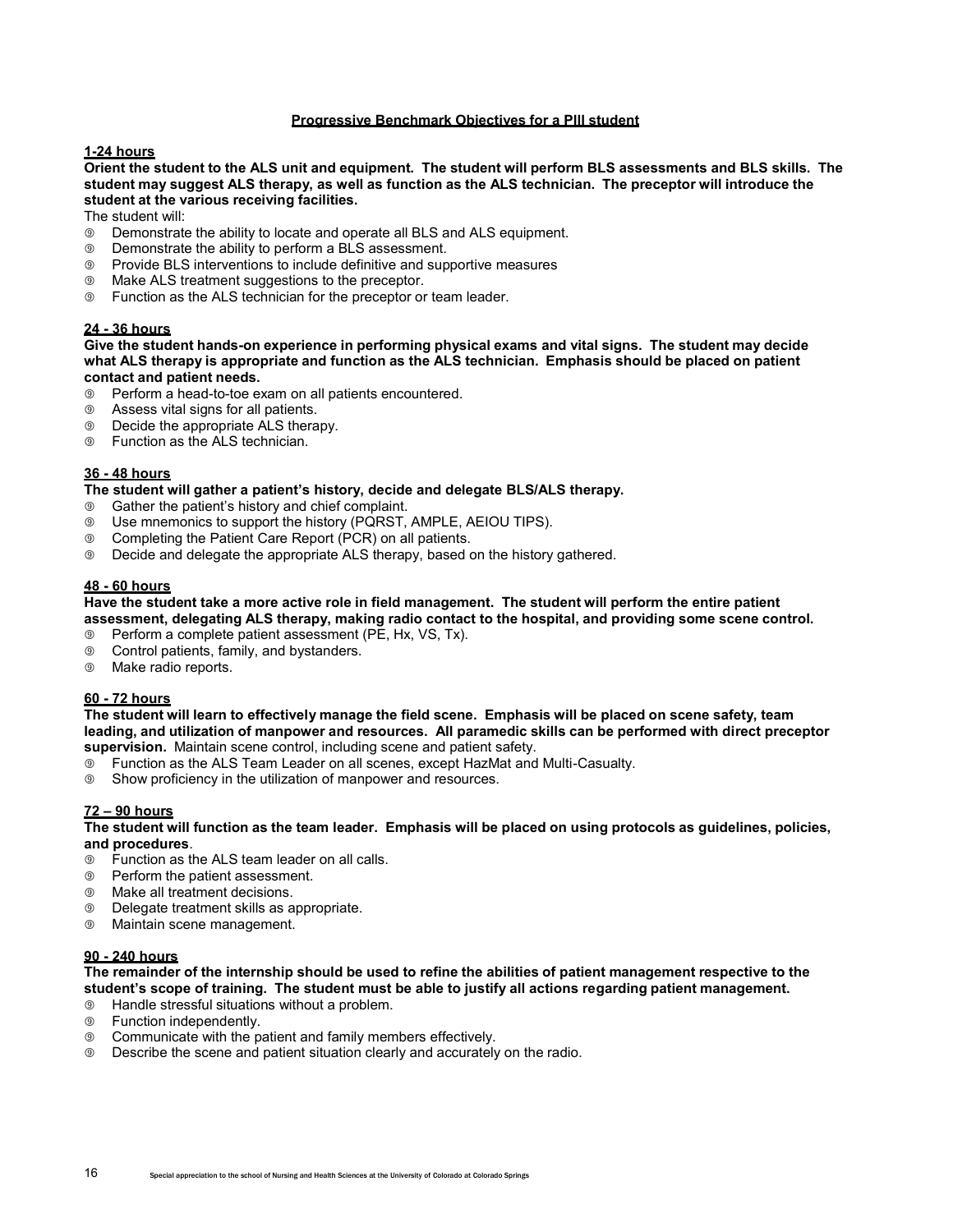# **DAYTONA STATE COLLEGE PARAMEDIC lll CAPSTONE FIELD INTERNSHIP STUDENT LEARNING OUTCOMES**

# LOCATION

Volusia County Ambulance stations posts as indicated on schedule.

### SCHEDULE/TIME REQUIREMENTS

- x 240 hours minimum as required by State Statute
- x Days and times arranged with the Clinical Coordinator and assigned preceptor

### PERFORMANCE REQUIREMENTS

x Students must have a Shift Evaluation, noting all calls for each ride completed noting **each BLS and ALS call** received by that unit during the scheduled time.

x Students must have a completed patient assessment form for each transported patient encountered during the field internship

- $x$  Students must provide evidence they preformed with little to no prompting
- $x$  Students must provide evidence they are responding to training
- x Communication is vital if there are extenuating circumstances
- x A Team Leader Evaluation form must be completed, and verified by the preceptor for all patients encounters

x Students must input each patient encounter into FISDAP

### DRESS CODE

x Students will report to the clinical setting in their program approved paramedic uniform

# **STUDENT LEARNING OUTCOMES**

The student should assist with and/or perform the following procedures during this clinical rotation:

1. Perform patient assessment, i.e., primary and secondary surveys, vital signs, and history-taking.

2. Assist with cases of cardiopulmonary arrest by performing CPR, suctioning and application and use of mechanical aids to ventilation appropriate to the case.

- 3. Assist with bandaging and splinting.
- 4. Assist with application of traction splints.
- 5. Assist with spinal immobilization, using devices and techniques appropriate to the case.
- 6. Assist with the application of oxygen, and using mechanical aids to ventilation appropriate to the case.
- 7. Assist with lifting, moving and transportation of patients.
- 8. Assist with cleaning and restocking of the emergency vehicle and equipment.

9. Attend to the patient during hospital transport, reassessing during transport as indicated by patient condition.

- 10. Initiate peripheral intravenous infusions.
	- NOTE: All IV solutions must be mixed and initiated under the direct supervision of the assigned paramedic in charge.
- 11. Perform orotracheal and/or nasotracheal intubation.
- NOTE: Intubations must be performed under the direct supervision of the paramedic in charge.
- 12. Demonstrate medication administration SC, IM and IV push medications.

NOTE: This skill must be performed under the direct supervision of the assigned paramedic in charge.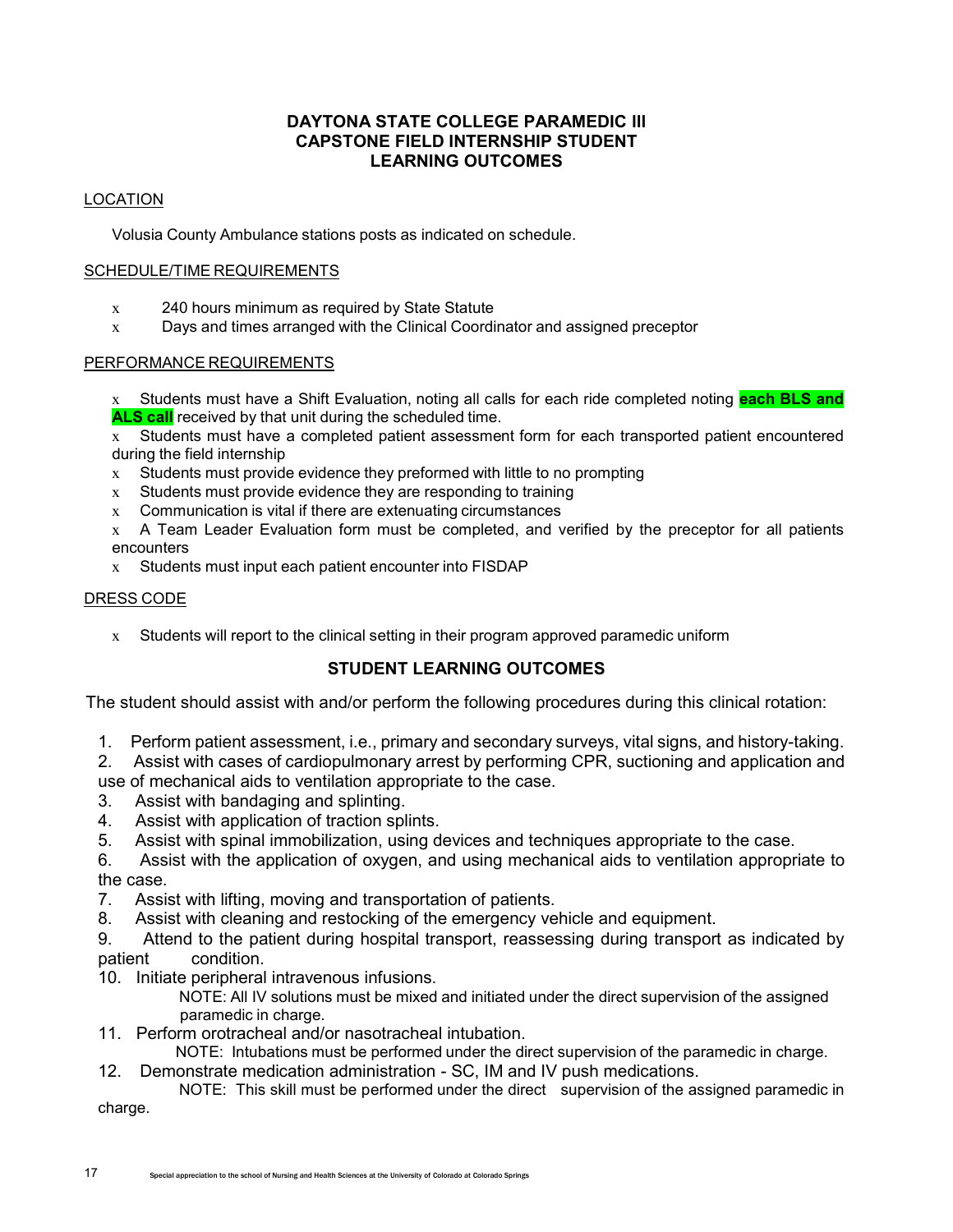At the completion of the Emergency Medical Services rotations, the student should be able to:

- 1. Display the ability to perform a focused and accurate history and physical examination, pertinent to the illness or injury of each patient.
- 2. Demonstrate the ability to perform accurate vital signs on patients of all age groups.
- 3. Demonstrate a working knowledge of CPR and obstructed airway techniques, as per American Heart Association guidelines.
- 4. Demonstrate an understanding of aseptic techniques.
- 5. Demonstrate the ability to control bleeding and apply dressings and bandages to a variety of wounds, using aseptic techniques.
- 6. Demonstrate an understanding of the principles of splinting, and safely, gently, and effectively immobilize a variety of injuries using these principles.
- 7. Demonstrate an understanding of the rationale and indications for spinal immobilization. Display the ability to appropriately immobilize patients using a variety of equipment, i.e., scoop stretcher, long backboard, and KED.
- 8. Demonstrate an understanding of the principles of basic and advanced airway management techniques.
- 9. Safely and correctly administer oxygen, choosing devices and flow rates appropriate to patient condition.
- 10. Demonstrate the correct methods for the use of bag-valve-mask and demand valve devices.
- 11. Demonstrate advanced airway management, proficient use of equipment
- 11. Display an understanding of the indications for and use of oropharyngeal and nasopharyngeal airways, and correctly insert them.
- 12. Display an understanding of the indications for orotracheal and nasotracheal intubation, and correctly perform these skills.
- 13. Demonstrate an understanding of the principles of suctioning, and correctly use oropharyngeal and endotracheal suction devices.
- 14. Display an understanding of indications, possible complications, and correct technique for initiation of peripheral IV therapy, and perform same using aseptic technique.
- 15. Display an understanding of the correct method for calculating drug dosages and correctly mix and administer IV, IM and SC medications using aseptic technique.

### **Learning Outcomes: Each student will be able to:**

Identification and management of patients presenting with;

- a) Chronic and acute respiratory distress
- b) Airway management
- c) Chronic and acute cardiac disease
- d) Medical emergencies
	- i) Drug overdose
	- ii) Diabetes
	- iii) Seizures
	- iv) Abdominal pain
	- v) Genito-urinary complaints
- e) Environmental emergencies
	- i) Burns
	- ii) Toxic inhalations
	- iii) Heat related complaints
	- iv) Cold related complaints
	- v) Bites and stings
	- vi) Drowning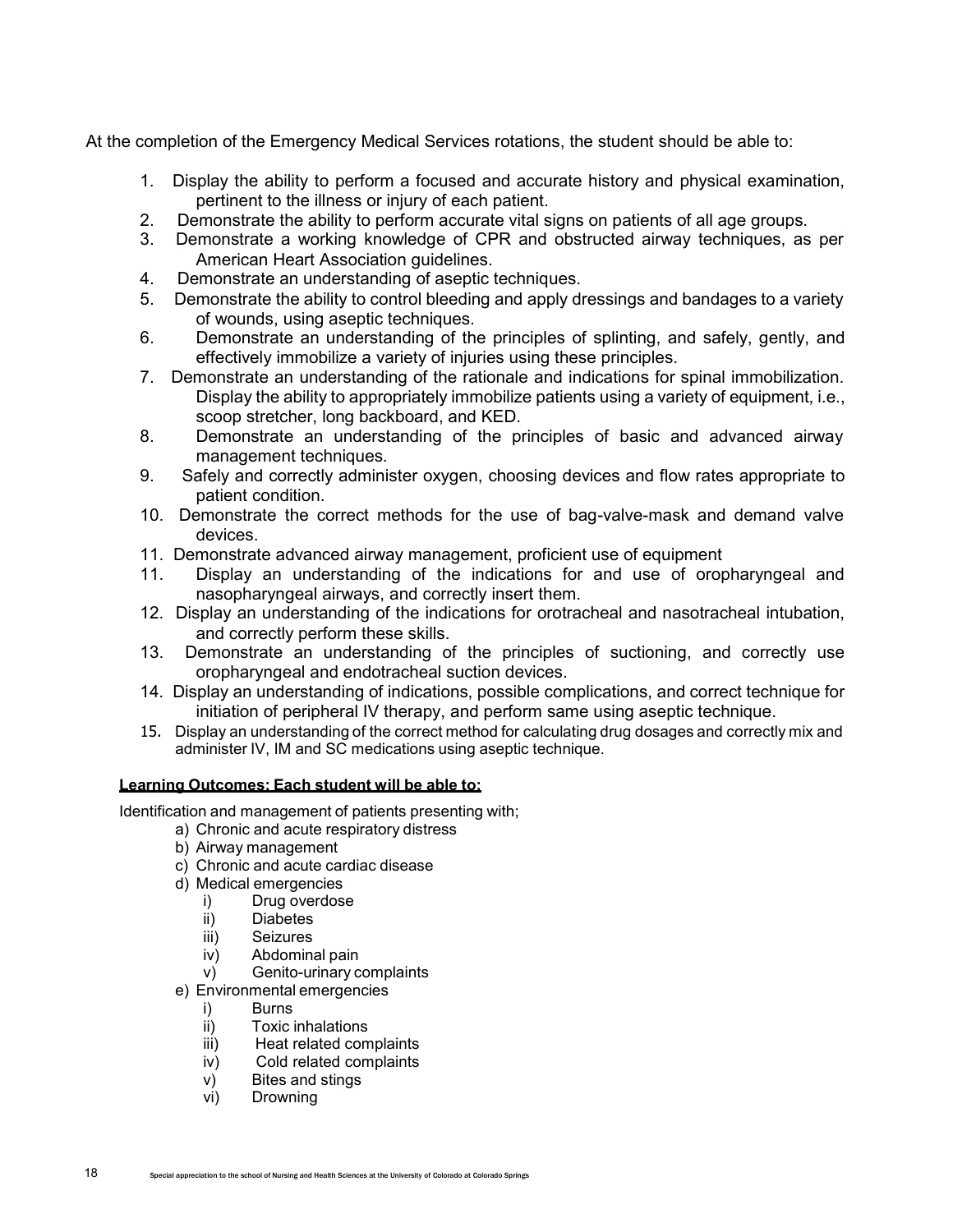- f) Psychiatric emergencies
- g) Obstetrical emergencies
- h) Major and minor traumatic injuries
- i) Neurological emergencies
- j) Pediatric emergencies
- k) Shock

7) Precise knowledge of the class, action, use, side effects, contraindications, dosage, and route of all medications and IV fluids carried by the interning agency

- 8) Working knowledge of the interning agency's protocols and policies.
- 9) All approved EMT-P skills
	- a) Medication administration
		- i) Oral
		- ii) Subcutaneous injection
		- iii) Intramuscular injection
		- iv) Intraosseous
		- v) Intravenous
		- vi) Endotracheal
	- b) Initiation of peripheral intravenous (including external jugular) and intra osseous lines
	- c) Venipuncture and finger sticks for blood samples.
	- d) Endotracheal suctioning
	- e) Endotracheal Intubation
	- f) Needle Cricothyrotomy
	- g) Needle thoracostomy
	- h) Laryngoscopy for foreign body removal
	- i) Proper use of the Magill forceps
	- j) Cardiac monitoring
	- k) Recognition of cardiac dysrhythmias
	- l) Cardioversion
	- m) Defibrillation
	- n) Management of imminent delivery of a newborn
- o) All EMT-Basic skills<br>10) Proper maintenance
- Proper maintenance and use of communication equipment
- 11) Scene evaluation and management
	- a) Assurance of patient and team members' safety
	- b) Management of each patient without prompting
	- c) Communication and coordination with team and other agency personnel
- 12) Theory and practice of multi-casualty management
- 13) Systematic patient assessment to include history and physical exam
- 14) Initiation and maintenance of patient's pre-hospital care reports
- 15) Accurate and concise communication of data to hospital personnel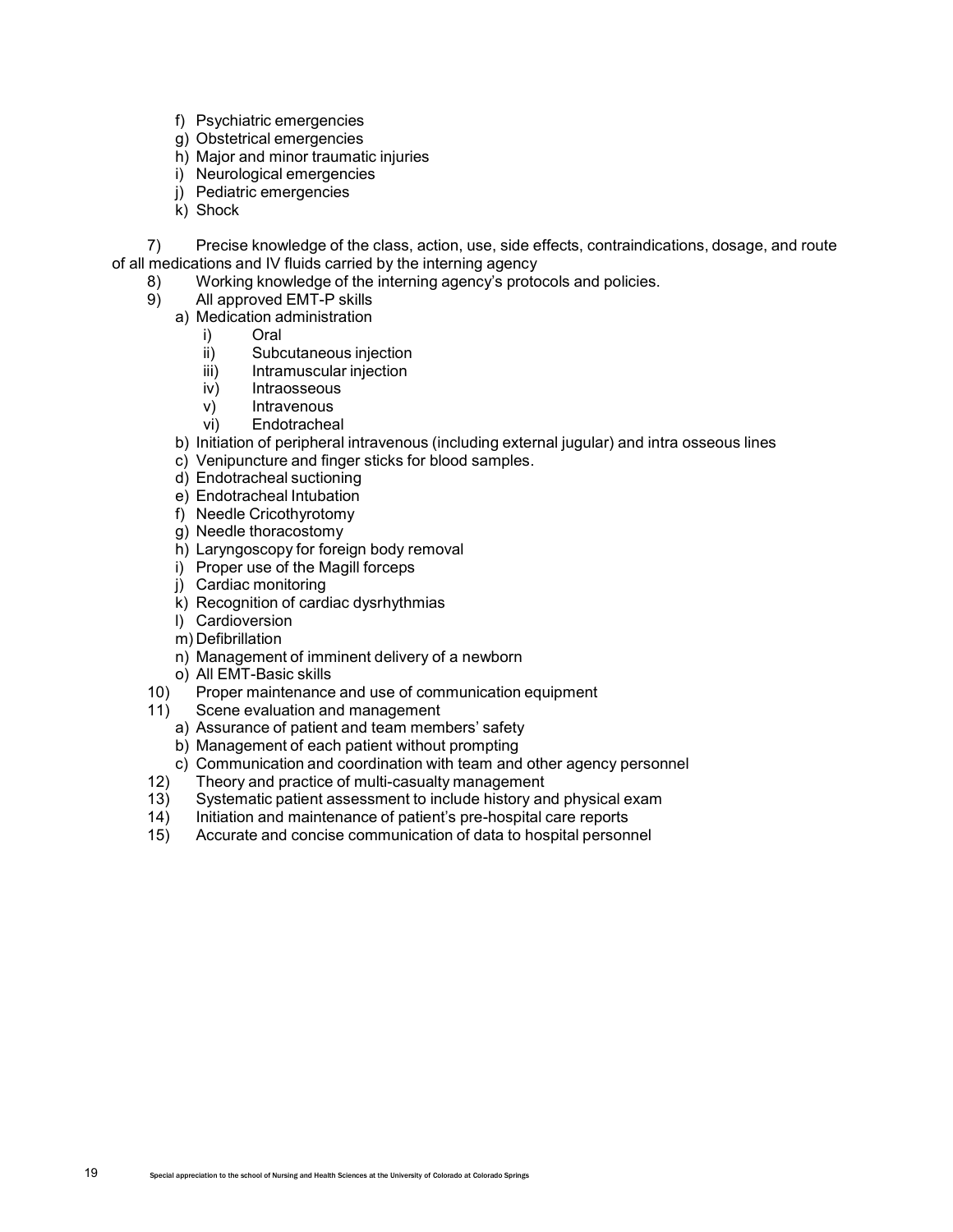# **Paramedic Clinical Documentation Requirements**

**For all clinicals you will need to bring:**

- **1. Evaluation**
- **2. PCR's patient care report's**
- **3. QI** *Q***uality** *Improvement* **benchmarks**
- **4. ALL ID's (Driver's License, College ID, CPR Card and EMT License)**

# **EVAC/Fire Shifts- \*\***

- x **All Patient contacts ALS/BLS must be listed on your evaluation**
- x **All Patient contacts must have a handwritten PCR's**
	- o **At least 2 of the PCR's must be signed by the preceptor**
- x **ALL PCR's MUST FOLLOW THE QI –DOCUMENTATION REQUIREMENTS**
- x *Transfers and Refusals* **must have supporting and complete documentation**
- x *Cancelled calls* **with no patient seen, must be written on your evaluation as cancelled. No further paperwork or input into FISDAP is necessary.**
- x **All Patient contacts skills and are input into FISDAP within 72 hours**
	- o **FISDAP sends a reminder when you have 24 hours before it closes**
	- o **Narratives are turned in with the shift Evaluation**

# **Hospital Shifts- 15 contacts – 6 PCR's** *(Not necessary during Capstone Internship)*

- x **At least 15 Patient Contacts must be noted on your evaluation and input into FISDAP**
	- x **Turn in all notes regarding all 15 patient interactions**
	- x **Patient care reports 6 PCR's each shift**
		- o **Have your preceptor signoff on at least 2 PCR's**
- x **All Patient contacts skills and are input into FISDAP within 72 hours**
	- o **Fisdap sends a reminder when you have 24 hours before it closes**

# *ALL CLINICAL PAPERWORK MUST BE TURNED IN DURING THE WEEK THAT FOLLOWS EACH SHIFT*

*\*\* This includes Capstone Field Internship*

*Capstone Field Internship – On the first day of your experience your preceptor must sign The Field Internship Contract. See the following document.*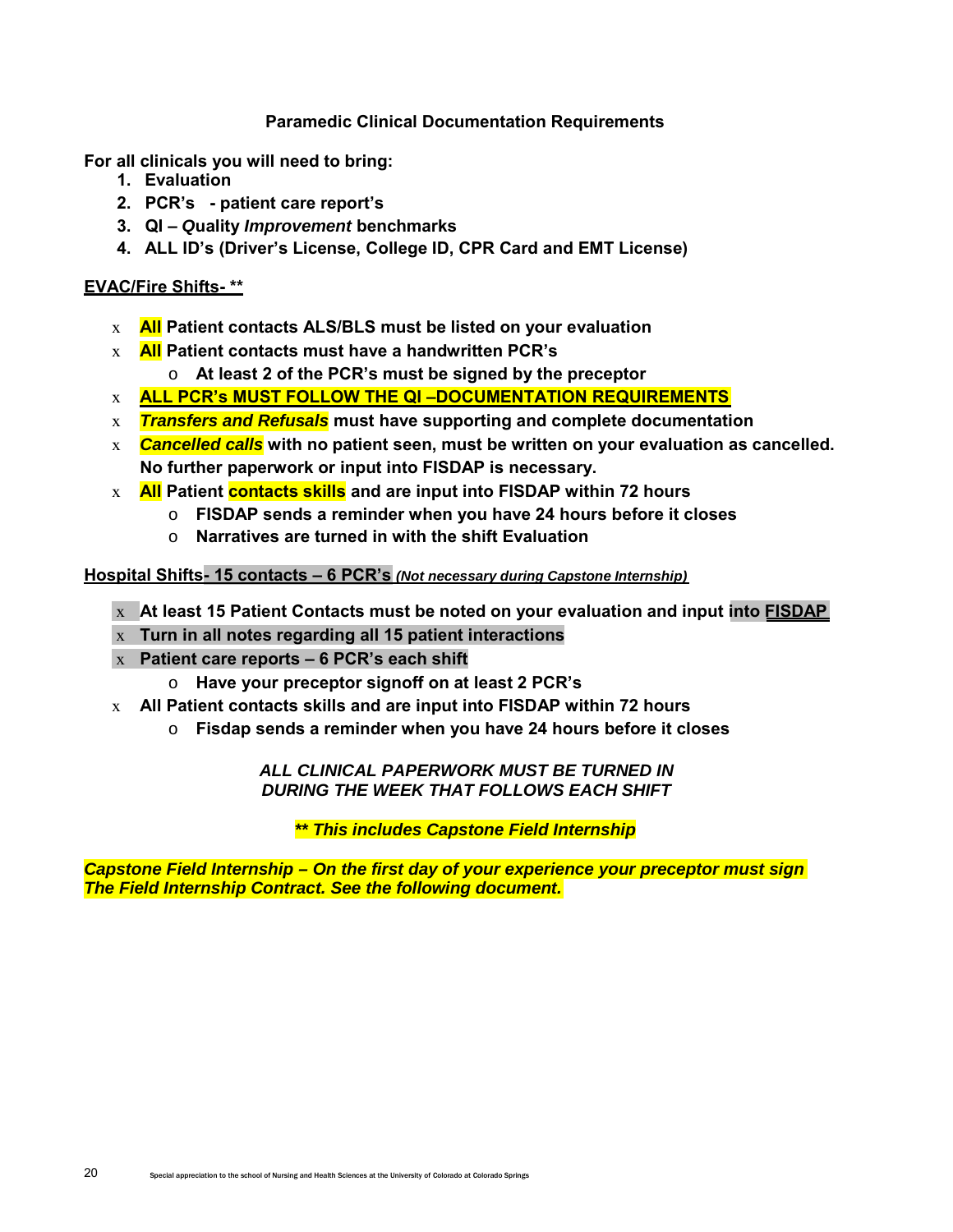## **DAYTONA STATE COLLEGE PARAMEDIC PROGRAM CAPSTONE FIELD INTERNSHIP CONTRACT**

| Student:                   |  | Semester SP SU FA Year 20    |
|----------------------------|--|------------------------------|
| <b>Assigned Preceptor:</b> |  | <b>Shift: A B Unit Time:</b> |

- 1. The student will perform a minimum of **240 hours** of rotation time with the assigned preceptor during their capstone field Internship.
- 2. In the **absence** of the assigned preceptor, the student can be rescheduled, or assigned to the preceptor's designee (Paramedic working that day), at the discretion of the Clinical Coordinator, and the Transport Services Manager.
- 3. In the event the student requires additional time as recommended by their preceptor the Program Manager, Program Medical Director, and/or Clinical Coordinator will accommodate the request if throughout their capstone field internship the student is responding to training with evidence of progression. During their field internship each student will provide evidence they have achieved entry-level competence.
- 4. All clinical and student goals must be completed by the end of the capstone field internship.
- 5. The student must have "graduation recommended" noted by their preceptor on their final evaluation at the end of their last shift.
- 6. The student will **abide by all rules and regulations** set forth in the Daytona State College Student Handbook and College Catalog, the Paramedic Internship Course Syllabus and Internship Manual.
- 7. In order to successfully complete the field internship, the student will accomplish all objectives/goals as defined in the National Curriculum. Communication is vital and ongoing. Please advise your clinical coordinator as to your specific needs.
- 8. The Clinical Coordinator will be available by **cell phone (547-8854)** and/or **email @driscom@daytonastate.edu**, In case of emergency or during clinical your clinical rotations leave a message with a contact number. The Clinical Coordinator appreciates the emails, phone calls, and/or texts. Preceptor and student success are our primary focus.
- **9.** The Clinical Coordinator will seek feedback from the preceptor in determining additional training needs, final clinical grade, and readiness for course completion at the entry level benchmark. **Please feel free to contact the Clinical Coordinator via email as often as you wish. Active communication can address any remediation issues, a student who fails to respond to training, and/or short term goals you have established with your intern.**
- 10. Your shift evaluations, paperwork and FISDAP must be turned be turned in as agreed. Progress must be tracked, for remediation purposes and feedback.

PRECEPTOR SIGNATURE DATE

| <b>STUDENT SIGNATURE</b> | <b>DATE</b> |
|--------------------------|-------------|
|--------------------------|-------------|

| <b>CLINICAL COORDINATOR SIGNATURE</b><br><b>DATE</b> |
|------------------------------------------------------|
|------------------------------------------------------|

\* Print and return signed by your preceptor after your first capstone Field Internship experience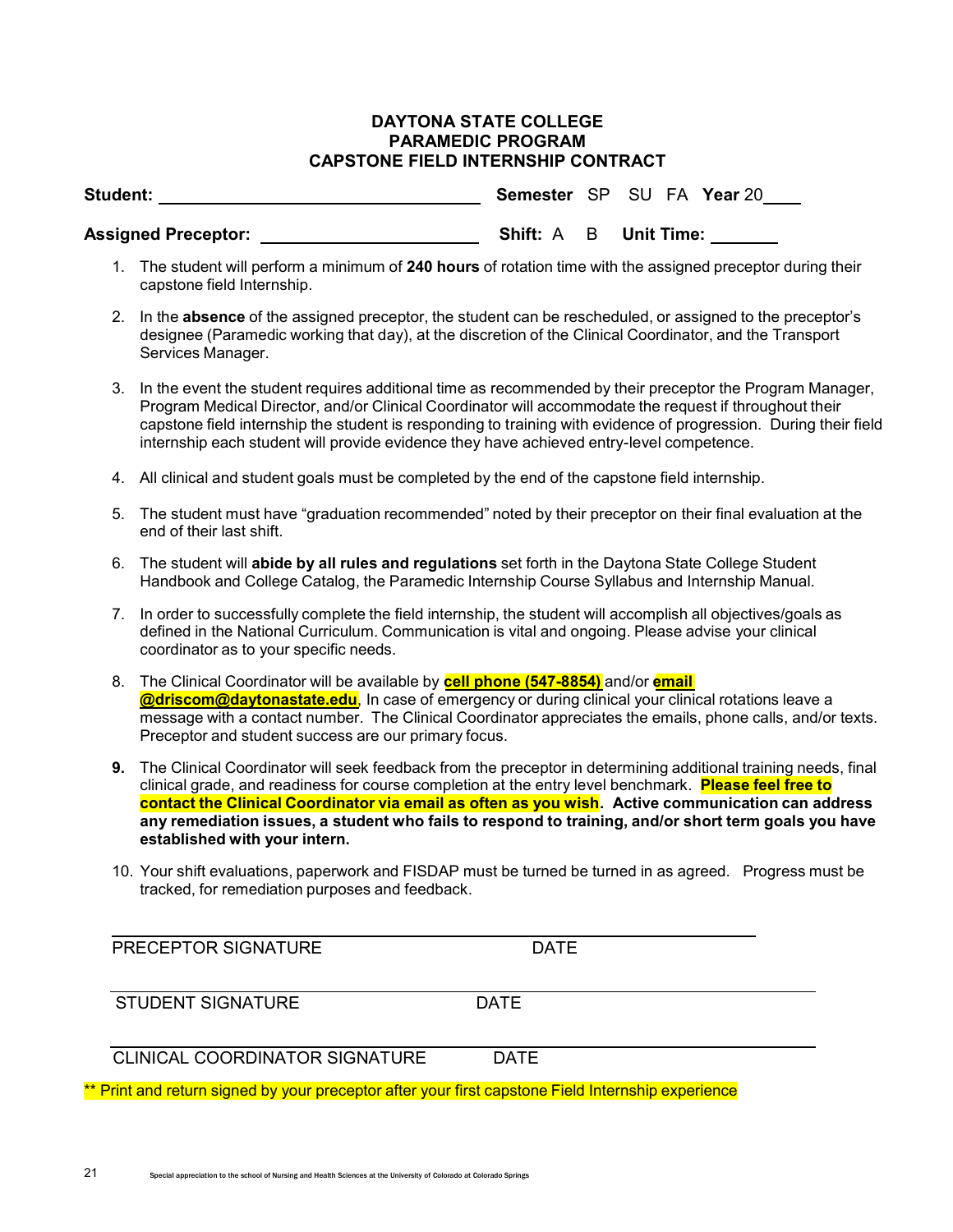| Procedures - Paramedic                      | Min $#$<br>Required | Average   | Range     | <b>Are Sims</b><br><b>Used</b> | # Sims<br>that=1 $pt$ |
|---------------------------------------------|---------------------|-----------|-----------|--------------------------------|-----------------------|
| <b>Safely Administer Medications</b>        | 15                  | <b>NA</b> | <b>NA</b> | Yes                            | $\overline{2}$        |
| <b>Airway Management</b>                    | 20                  | <b>NA</b> | <b>NA</b> | Yes                            | $\overline{a}$        |
| Live Intubations, if applicable             | $\overline{a}$      | <b>NA</b> | <b>NA</b> | Yes                            | $\overline{2}$        |
| <b>Safely Gain Venous Access</b>            | 25                  | <b>NA</b> | <b>NA</b> | Yes                            | $\overline{2}$        |
| Ventilate a Patient                         | 20                  | <b>NA</b> | <b>NA</b> | Yes                            | $\overline{2}$        |
| <b>Assessment of Newborn</b>                | $\overline{2}$      | <b>NA</b> | <b>NA</b> | Yes                            | $\overline{2}$        |
| <b>Assessment of Infant</b>                 | $\overline{2}$      | <b>NA</b> | <b>NA</b> | Yes                            | $\overline{2}$        |
| <b>Assessment of Toddler</b>                | $\overline{2}$      | <b>NA</b> | <b>NA</b> | Yes                            | $\overline{2}$        |
| <b>Assessment of Preschooler</b>            | $\overline{2}$      | <b>NA</b> | <b>NA</b> | Yes                            | $\overline{2}$        |
| <b>Assessment of School Agers</b>           | $\overline{2}$      | <b>NA</b> | <b>NA</b> | Yes                            | $\overline{2}$        |
| <b>Assessment of Adolescents</b>            | $\overline{a}$      | <b>NA</b> | <b>NA</b> | Yes                            | $\overline{2}$        |
| <b>Assessment of Adults</b>                 | 50                  | <b>NA</b> | <b>NA</b> | Yes                            | $\overline{a}$        |
| <b>Assessment of Geriatrics</b>             | 30                  | <b>NA</b> | <b>NA</b> | Yes                            | $\overline{2}$        |
| <b>Assessment of Obstetric Patients</b>     | 10                  | <b>NA</b> | <b>NA</b> | Yes                            | $\overline{2}$        |
| <b>Assessment of Trauma Patients</b>        | 40                  | <b>NA</b> | <b>NA</b> | Yes                            | $\overline{2}$        |
| <b>Assessment of Medical Patients</b>       | 20                  | <b>NA</b> | <b>NA</b> | Yes                            | $\overline{2}$        |
| <b>Assessment of Psychiatric Patients</b>   | 20                  | <b>NA</b> | <b>NA</b> | Yes                            | $\overline{2}$        |
| Assess and Plan RX of Chest Pain            | 30                  | <b>NA</b> | <b>NA</b> | Yes                            | $\overline{2}$        |
| Assess and Plan RX of Respiratory           | 20                  | <b>NA</b> | <b>NA</b> | Yes                            | $\overline{2}$        |
| Assess and Plan RX of Syncope               | 10                  | <b>NA</b> | <b>NA</b> | Yes                            | $\overline{2}$        |
| Assess and Plan RX of Abdominal             | 20                  | <b>NA</b> | <b>NA</b> | Yes                            | $\overline{2}$        |
| Assess and Plan RX of Altered Mental Status | 20                  | <b>NA</b> | <b>NA</b> | Yes                            | $\overline{2}$        |
| <b>Field Internship Team Leads</b>          | 50                  | <b>NA</b> | <b>NA</b> |                                |                       |

## APPENDIX A - MINIMUM REQUIRED SKILLS /APPROVED 2017

### **MINIMUM REQUIRED SKILLS**

All students will be carefully informed of the minimum required skill set during the program orientation and the first day of class each semester. Student minimum required skills compliance will be monitored by the student and the lead lecture/lab faculty in coordination with the clinical coordinator through the utilization of FISDAP tracking software at the beginning of **every** semester and **no less than** the mid-point and end of clinical semester one, mid-point and end of clinical semester two, and mid-point and end of Internship / clinical semester three. Students will be provided with an electronic written needs assessment and the end of each lecture/lab semester and the end of the first two clinical semesters so as to fully document communication flow and student understanding and that the students are required to maintain awareness of their minimum skill progress by way of their FISDAP profile every time they log-in.

### **MONITORING**

Upon entering and throughout the clinical setting, students will work with their clinical coordinator who will communicate with the student's lead lecture/lab instructor to ensure the student is on track to complete all minimum required skills milestones by the end of the paramedic program.

The clinical coordinator and lecture/lab instructor will evaluate the skills that have been met via Medical Director approved simulation experiences and skill performance resulting from the field/clinical exposure by mid-point of the internship during a **MINIMUM REQUIRED SKILLS SUMMARY EVALUATION** conducted by the clinical coordinator.